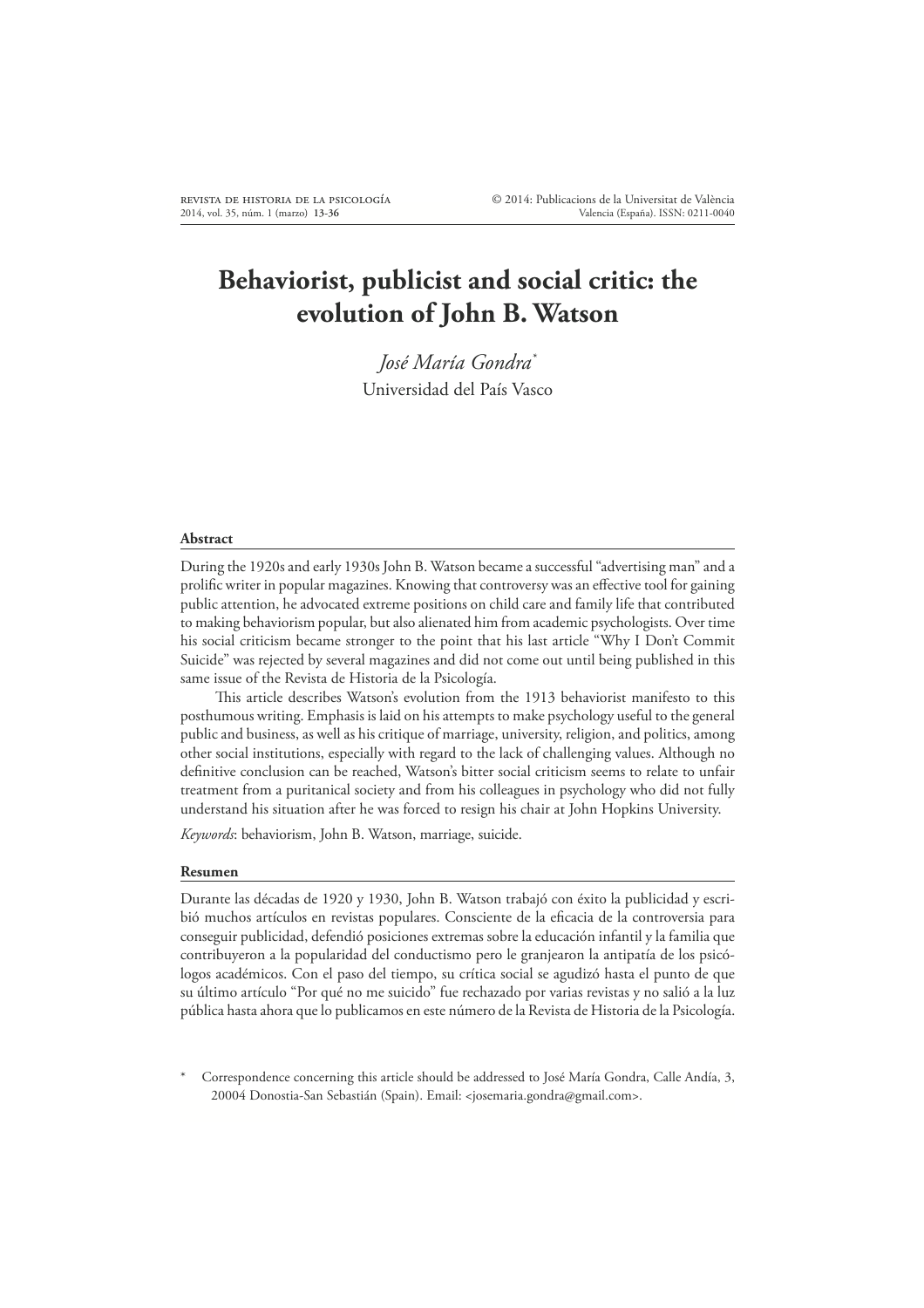El artículo describe la evolución de Watson desde el manifiesto conductista de 1913 hasta este escrito póstumo. Se pone especial atención en sus esfuerzos por hacer la psicología útil para el público general y para la empresa en particular, así como en sus críticas al matrimonio, universidad, religión, y política, entre otras instituciones, especialmente en lo que respecta a la falta de valores de la sociedad de su tiempo.

Aunque no puede llegarse a ninguna conclusión definitiva, el pesimismo de Watson parece deberse al trato injusto recibido de una sociedad puritana y también a la incomprensión de los psicólogos que no supieron hacerse cargo de su situación después de la renuncia forzosa a la cátedra de la Universidad John Hopkins.

*Palabras clave*: conductismo, John B. Watson, matrimonio, suicidio.

Last year marked the one hundredth anniversary of John B. Watson's behaviorist manifesto at Columbia University in New York. A charismatic personality, rebellious and defiant of authority, John B. Watson (1878-1958) was one of the most promising psychologists of his generation. He became president of the American Psychological Association when he was only 37 years old, and five years later, in 1920, was forced to leave academia just when reaching the pinnacle of his career. In the brief period of two decades, Watson gave psychology new impetus and direction under the banner of objectivity and behavior control.

Immediately after resigning from his chair at the prestigious Johns Hopkins University, Watson joined the NYC advertising agency of J. Walter Thompson, and his contributions to advertising brought him prominence and wealth. He started from below, surveying the American rubber boots market along the Mississippi River, as he remembered in his autobiography: "I was green and shy but soon learned to pull doorbells ... in order to ask what brand of rubber boots was worn by the family" (Watson, 1936, p.279).

In 1935, Watson lost his wife Rosalie Rayner after a short illness and left the J. Walter Thompson agency for the William Esty Company. Withdrawn from social life from that time on, he retired in 1945 and spent the last years of his life in a country house that reminded him of his childhood home. Detached from psychology and forgotten by psychologists, he took care of his animals and puttered in his garden until his death on September 25, 1958.

In the 1920s and early 1930s, Watson became a much demanded writer in popular magazines, presenting his behaviorist psychology to the general public in a clear, direct and readable style. Using controversy as an effective tool for advertising, he gained public attention with shocking statements on child education and family life that alienated him from academic psychologists but contributed to the spreading of behaviorism among the general public.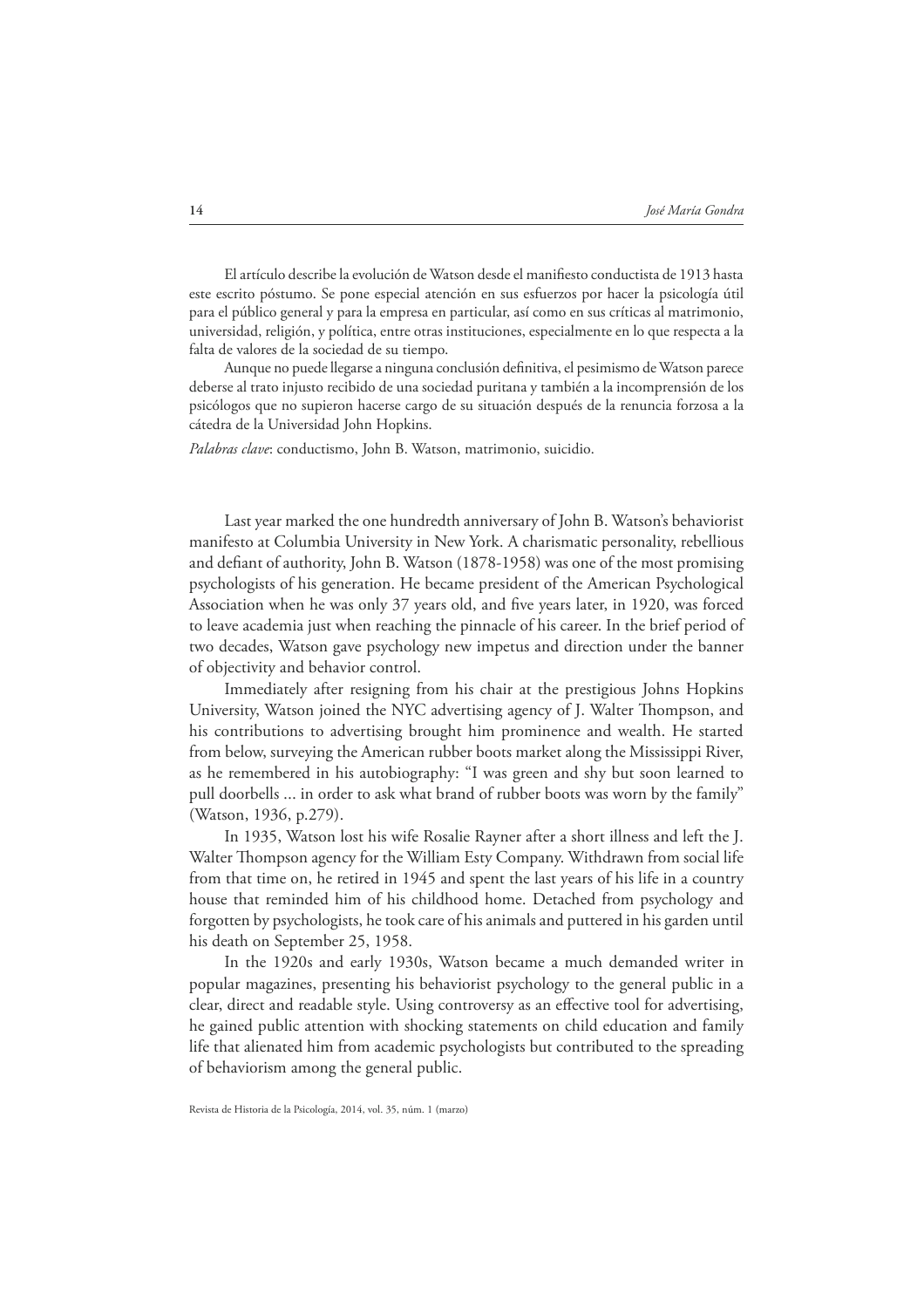In his later writings, however, Watson became increasingly critical of the social, political, academic and religious institutions of the country to the point that his last article "Why I Don't Commit Suicide" was rejected by several magazines and remained unpublished until now. These facts, together with his late concern for suicide, are intriguing and have been the subject of much speculation among scholars.

There is evidence to suggest that in 1932 and early 1933 Watson was depressed and possibly even suicidal (Cohen, 1979; Hannush, 1987). Moreover, his son William took his life a few years later and his daughter Mary attempted suicide on more than one occasion during her long life (Hartley, 1990). However, the immediate reason for his interest in suicide seems to be the high number of people who took their lives after the collapse of the New York Stock Exchange and the attention given to this in the media.

The pessimism that permeates his later writings has to do with many factors, both personal and social. In order to gain a better understanding, we will discuss the evolution of his ideas on education, family and marriage, as well as his critique of American society, especially with regard to the lack of challenging values. All of these matters will be examined and placed in the context of Watson's life, work and career.

# THE BEHAVIORIST MANIFESTO

John B. Watson earned his PhD in psychology from Chicago University with a dissertation on Animal Learning (1903), which, according to Donald A. Dewsbury, "deserves recognition as a classic in development psychobiology" (Dewsbury, 1994, p.143). On receiving his degree, he worked with James R. Angell (1869-1949), codirector of his doctoral dissertation and head of the department of psychology. His animal learning experiments earned him a well-deserved reputation as a rigorous scientific and skilful experimentalist.

In 1908, he accepted the chair of experimental and comparative psychology at Johns Hopkins University in Baltimore and the directorship of the laboratory. Five years later, on February 24, 1913, he proclaimed the birth of a new school of psychology in a lecture known as the behaviorist manifesto, published in the March issue of the *Psychological Review* (Watson 1913a). This was the first in a series of lectures on animal psychology organized at Columbia University by James McKeen Cattell (1860-1944), director of the department of psychology at Columbia.

The first part of the manifesto was a fierce criticism of introspective psychology because of its failure to develop like an undisputed natural science, as demonstrated by the recent controversy over imageless thought that had caused heated discussions in Europe and the United States (Bühler, 1907, Titchener, 1909, Wundt, 1907).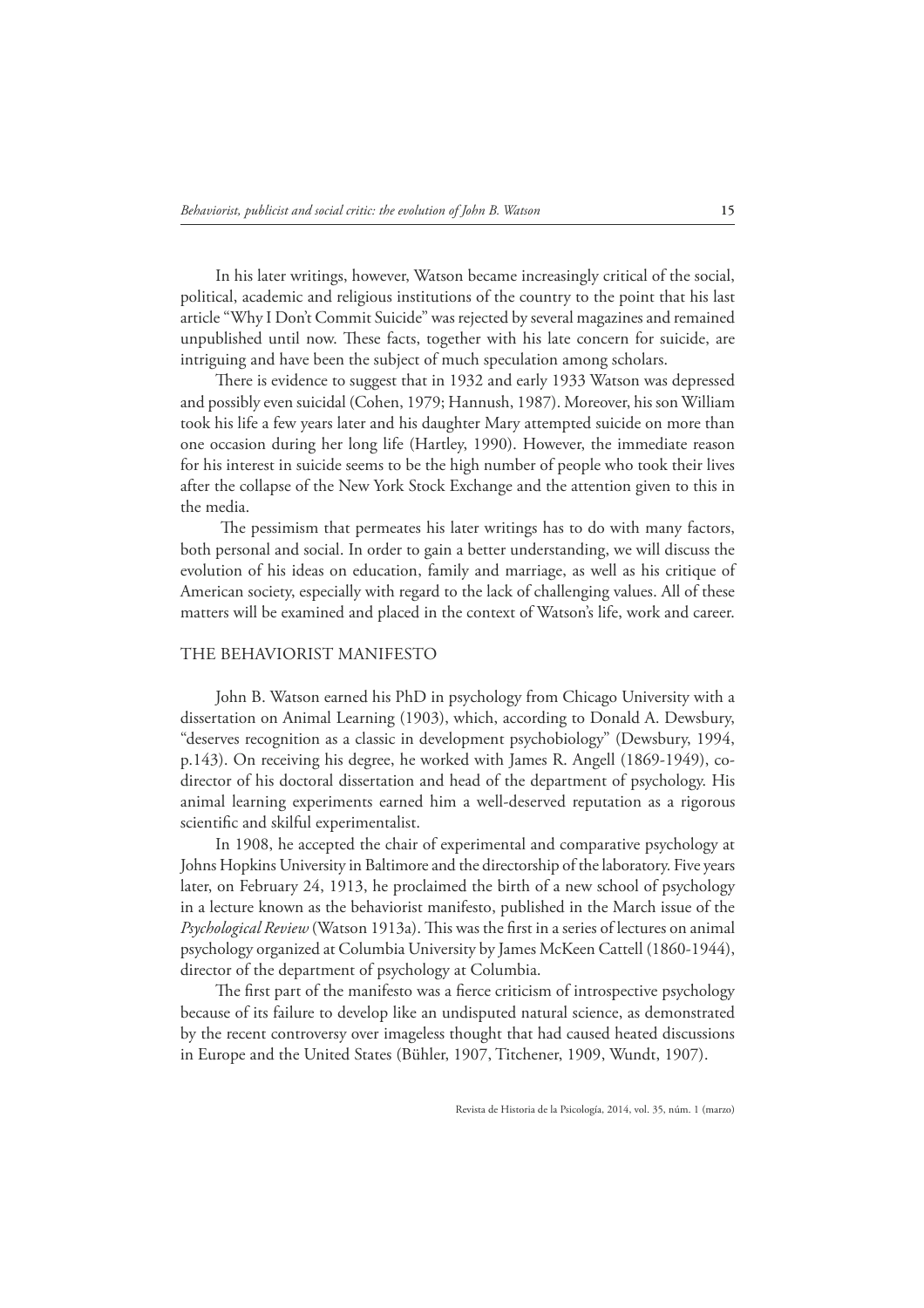The most qualified representative of this psychology was Edward B. Titchener (1867-1927), leader of the structuralist school at the University of Cornell, who, as Watson said, was the one who "fought most bravely in this country for a psychology based on introspection" (Watson 1913a, p. 164). The behaviorist did not want to leave psychology in the hands of this Englishman established in the US, as he confessed in a letter to his friend Robert Means Yerkes (Watson, 1913, April 7).

The functionalistic psychologists headed by Watson's mentor James R. Angell also were the subject of criticism. They led the opposition to Titchener's structuralism, but their experiments did not differ substantially in spite of differences in terminology. In addition, they could not escape contradiction when postulating psychophysical parallelism in the mind-body problem, but defining consciousness as an instrument for adjustment, which implied Cartesian interactionism. According to Watson, behaviorism was the only consistent and logical functionalism because it avoided the philosophical problem of mind.

These criticisms were followed by the outline of a theory based on two fundamental facts: a) organism adjustment to environment by means of heredity and habit; and b) behavior as determined by environmental stimuli. From this it followed that the goal of psychology was to predict and control the behavior of organisms instead of analyzing consciousness. Having stated his position, Watson talked on methodology in rather general terms because he could not offer any specific method for studying the processes of feelings and thinking.

Watson was impressed by the large attendance, between 150 and 200 people (Watson, 1913, March, 12). However, his proposal was not received with general applause, especially from the psychological establishment, reluctant to give up consciousness and introspection without getting anything in return except vague promises regarding a better future. It would be the great "silent majority" of psychologists working in the areas of application who gave their support to behaviorism, among other reasons, because by breaking down the traditional division between theoretical and applied science, Watson allowed them to become scientists in their daily practice (O'Donnell, 1985; Samelson, 1981).

## BEHAVIORISM BECOMES A HUMAN PSYCHOLOGY

After launching his program, Watson proceeded to implement it with the energy and vigor that characterized his undertakings. He wrote an excellent comparative psychology textbook, *Behavior: An Introduction to Comparative Psychology* (Watson, 1914), which included a chapter on language and thought under the pretext that therein lay the main difference between human beings and animals.

The prediction and control of human behavior was extremely difficult, if not impossible, given its complexity. It seemed more practical to experiment with children,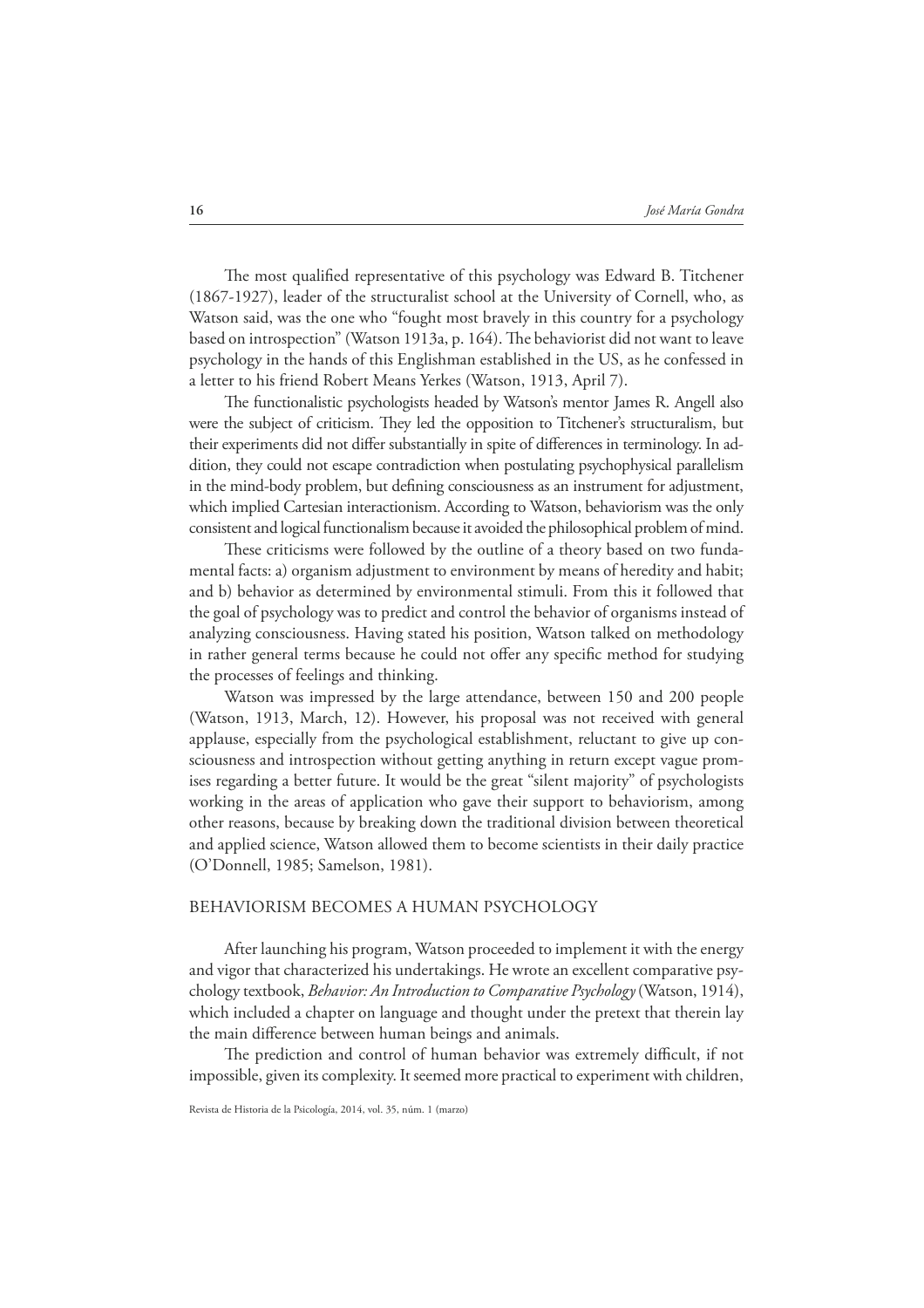whose behaviors were easier to observe and control in the laboratory. For this reason, in April 1916, Watson left the animal laboratory and moved to a laboratory created for this purpose in the Phipps Psychiatric Clinic of Johns Hopkins by Dr. Adolf Meyer (1866-1950), director of the clinic.

The observation of child behaviors resulted in the well-known theory of the three basic emotions of fear, anger and love, which stated that most adult emotional reactions were acquired through conditioning and did not belong to the organism's hereditary endowment (Watson and Morgan, 1917).

The influence of Meyer is also apparent in Watson's interest in psychoanalysis, which sometimes goes unnoticed because of the outspoken criticism of Freud's theory in his later writings (Burnham, 1994; Gondra, 1985; Rilling, 2000). Watson was one of the few experimental psychologists who understood Freud's work and had the courage to speak up for him (Bergman, 1956). While working on his doctoral dissertation, he suffered an anxiety neurosis which, as he wrote, "was one of my best experiences in my university course. It taught me to watch my step and in a way prepared me to accept a large part of Freud, when I first began to get really with acquainted him around 1910" (Watson, 1936, p. 274).

Recognizing the relevance of Freud's insights, Watson tried to translate them into the language of stimulus and response in order to construct a general system of behavior. Moreover, in his dealings with psychiatrists he became convinced of the need to strengthen the position of psychologists versus psychiatrists, who gradually were gaining ground in psychological clinics due to the growing influence of psychoanalysis.

In addition to collaborating in the psychology course for medical students organized by Adolf Meyer (Watson, 1912), Watson published two major articles on Freud's theory, dealing with neurosis and unfulfilled desires respectively (Watson, 1916b, 1916c). His view of repression as the result of a conflict between antagonistic systems of habits came under tough criticism from Meyer because it did not take into account the complexity of clinical symptoms (Leys, 1984), but it did anticipate many notions of modern behavior therapy. The article on unfulfilled wishes gave a positive view of Freudian *Psychopathology of Everyday Life* (Freud, 1901/1914), and pointed out the possible contributions of psychoanalytic therapy to the study of personality.

When the United States entered World War I in 1917, Watson interrupted his work at the university to serve in the Committee on Classification of Personnel in the Army. After being discharged in 1918, he published his first major book, *Psychology from the Standpoint of a Behaviorist* (Watson, 1919). One year later, in February 1920, he made public the results of his "Little Albert" experiment on conditioned fear of a white rat in a human infant (Watson and Rayner, 1920).

Just when he had attained the first experimental proof of his theory, Watson's academic career came to an abrupt end because of his affair with his research assistant,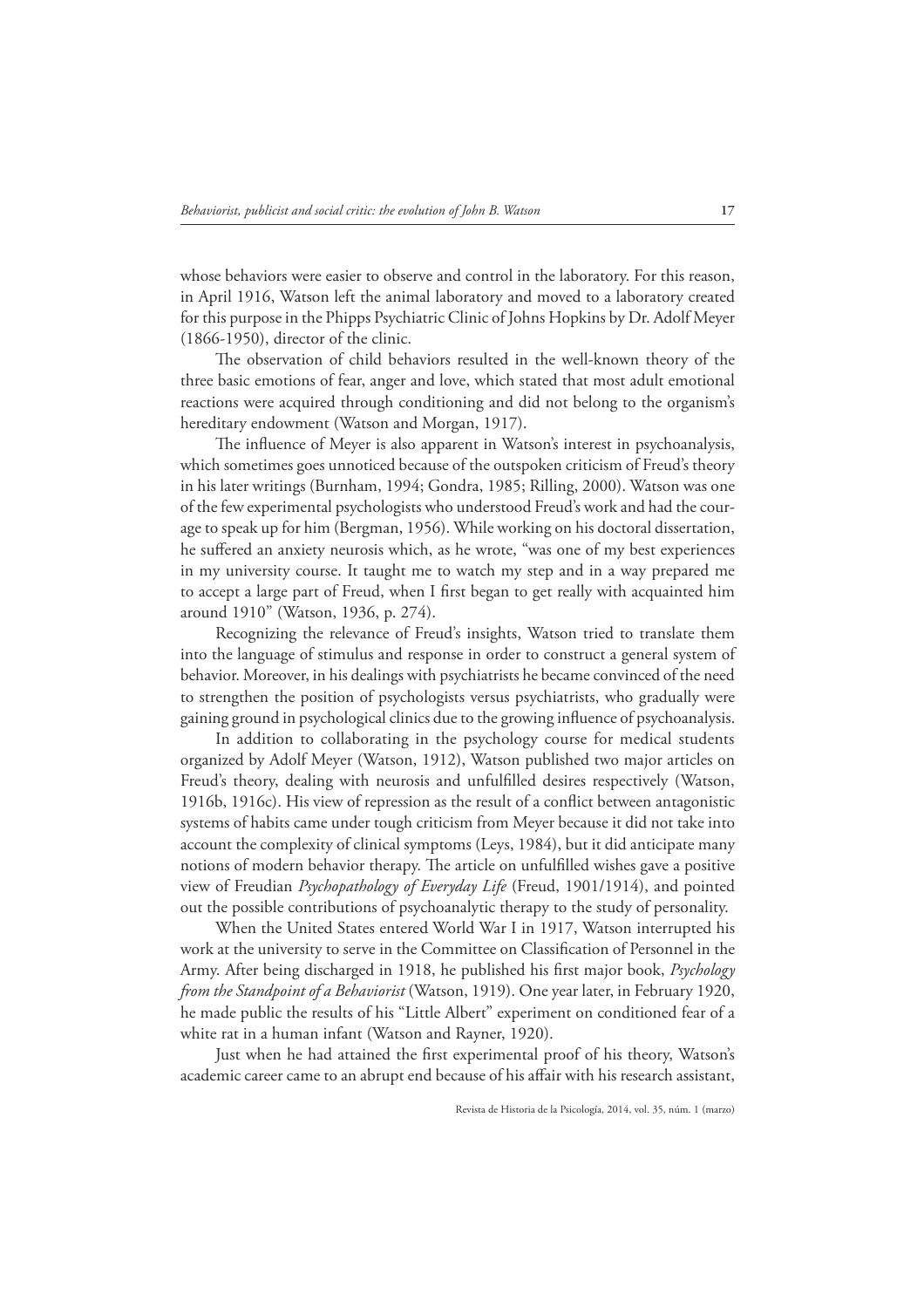Rosalie Rayner, and the sensational press coverage of the divorce from his wife, Mary Ickes. Finally, in October of 1920, he was forced to resign as head of the Johns Hopkins department of experimental psychology. Realizing that the academic world was closed to him, he resolved to go into commercial work (Brewer, 1991).

Watson contacted Stanley Resor, president of the New York City advertising agency J. Walter Thompson Company, who advised him to begin by doing some field work. His first assignment was to survey the American rubber boots market in the southern United States. After that, during the first half of 1921, Watson went through every department of the J. Walter Thompson Co. to become acquainted with the business world; he then spent the summer at Macy's department store in New York City observing buyers' behavior because he wanted to gain first-hand experience of the American consumer, who henceforth would be his main object of study.

### SELLING BEHAVIORISM TO THE PUBLIC

After leaving college, Watson did not break all ties with academia. From 1922- 1926, he delivered weekly lectures at New York's New School for Social Research and attended several scientific meetings. Probably the best known of these gatherings was the debate with one of his staunchest opponents, William McDougall (1871-1938), held in February 1924 at the Psychological Club of Washington, DC (Watson and McDougall, 1928).

In 1924, Watson mailed the last two articles to be published in a scientific journal to the *Psychological Review*. The first dealt with the unconscious, defined in terms of non-verbalized behaviors (Watson, 1924a), and the second article presented a new version of his theory of thinking which included not only subvocal speech but also the implicit movements of motor and emotional organizations (Watson, 1924b). He also found time to supervise the experiments of Mary C. Jones (1896- 1987) on the elimination of children's fears with a deconditioning procedure that anticipated the modern technique of systematic desensitization (Jones, 1924). But his most influential contributions had to do with the books and articles he wrote for the general public.

The lectures delivered at the People's Institute were published in his best-selling book, *Behaviorism* (Watson, 1925, 1930a), in which he presented a substantially different version of his behavior theory (Logue, 1994). Adopting an extreme environmentalist position, Watson rejected the concept of instinct and reduced the biological organism to the condition of a simple reflex machine. Giving up the strict scientific viewpoint adopted in the manifesto*,* he presented behaviorism as the foundation of future experimental ethics destined to transform the universe; "For the universe," he wrote, "will change if you bring up your children, not in the freedom of the libertine,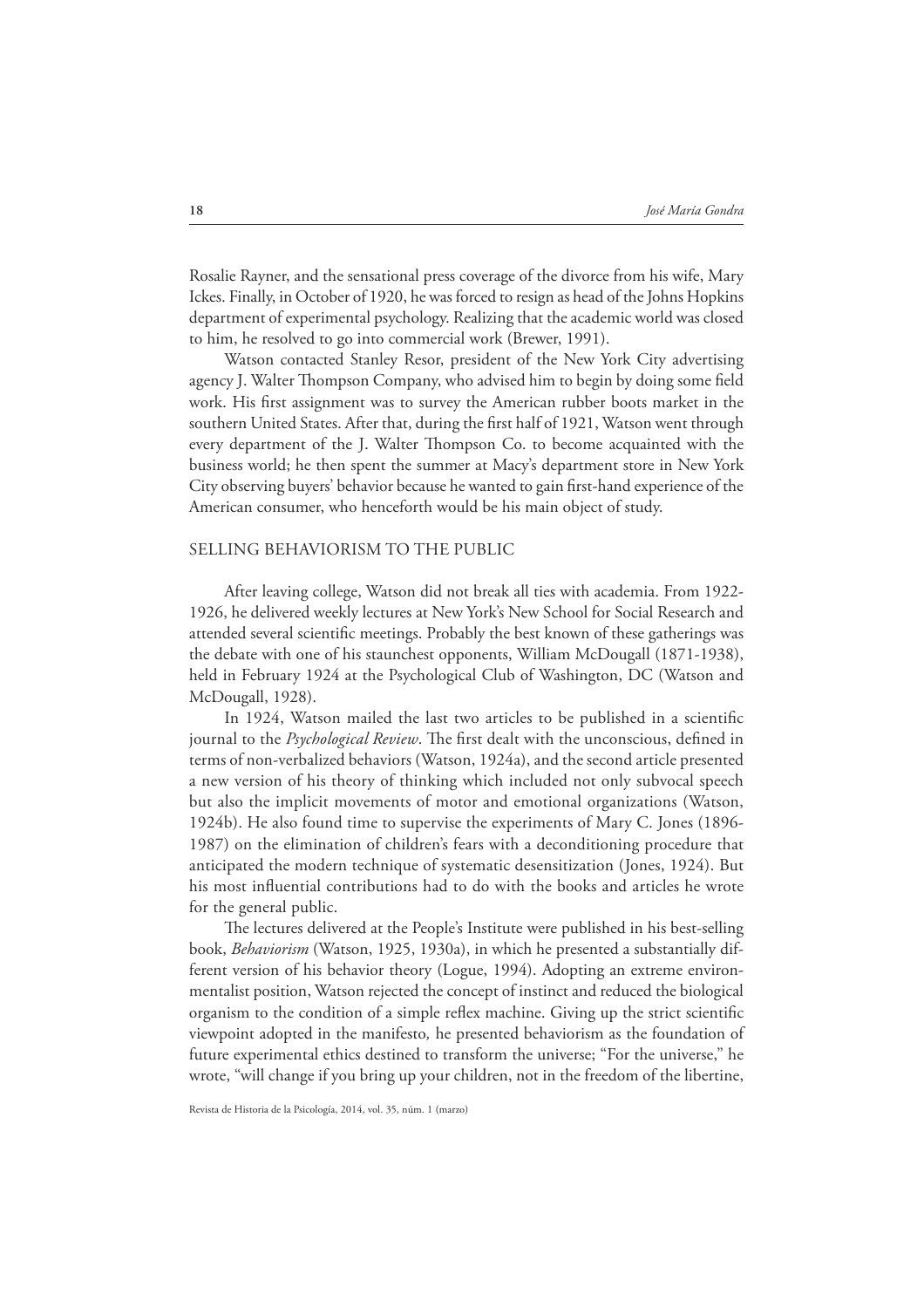but in behavioristic freedom – a freedom which we cannot even picture in words, so little do we know of it" (Watson, 1925, p. 248).

It may seem strange that a determinist like Watson could speak of a behavioristic freedom in such vague and undefined terms; but the scientist had given way to the advertising man trying to sell behaviorism to the public. His ability to combine his scientific authority with the straightforward language of advertising had turned him into a powerful propagandist.

Encouraged by the success of the book (Carpintero, 2004), Watson wrote many articles on psychological subjects in popular magazines like *Cosmopolitan*, *McCall's, Collier's, Liberty, Harper's Monthly Magazine,* etc. The articles published in *Harper's* were compiled in a book titled *The Ways of Behaviorism* (Watson, 1928) and the series on child care from *McCall's* and *Cosmopolitan* became the core of *Psychological Care of the Infant and Child* (Watson and Watson, 1928). Lis book was extremely popular in spite of Watson's stern regulatory system of child rearing, which deprecated petting and other displays of affection by parents in order to avoid undue attachment preventing growth as an independent person.

In another paper (Watson, 1929, June 29), Watson imagined a Utopian society ruled by scientific principles and totally free from ideologies, religion or politics, where people looked after behavioristic happiness for themselves and their children (Morawski, 1982). In this society, mothers never knew the identity of their own child, and children changed homes every four weeks until they had passed through the hands of all 260 mothers belonging to the same unit. Le reason for this was that the home unduly prolonged the period of infancy.

Although Utopia was ruled according to the principles of science, its social organization was predominantly sexist, with men performing the most important jobs and women reduced to housework. These extremely conservative ideas, together with Watson's criticisms of American mothers and his attacks on militant suffragists who, in his experience, had never made a sex adjustment (Watson 1927, July 6), generated adverse reactions among psychologists and more educated public. However; his belief that the environment could be arranged to shape someone's future development struck a responsive chord with many Americans (Goodwin, 2008).

# OPENING DOORS TO INDUSTRIAL PSYCHOLOGISTS

Watson's career in business was as successful as his college career. Promoted to the Vice-Presidency of the J. Walter Thomson Company in 1925, he contributed to personnel selection, training of employees and vendors, marketing, and major publicity campaigns, such as those of Lucky Strike cigarettes, Johnson and Johnson's Baby Powder, Pond's Cream and Maxwell House coffee, among others popular products. His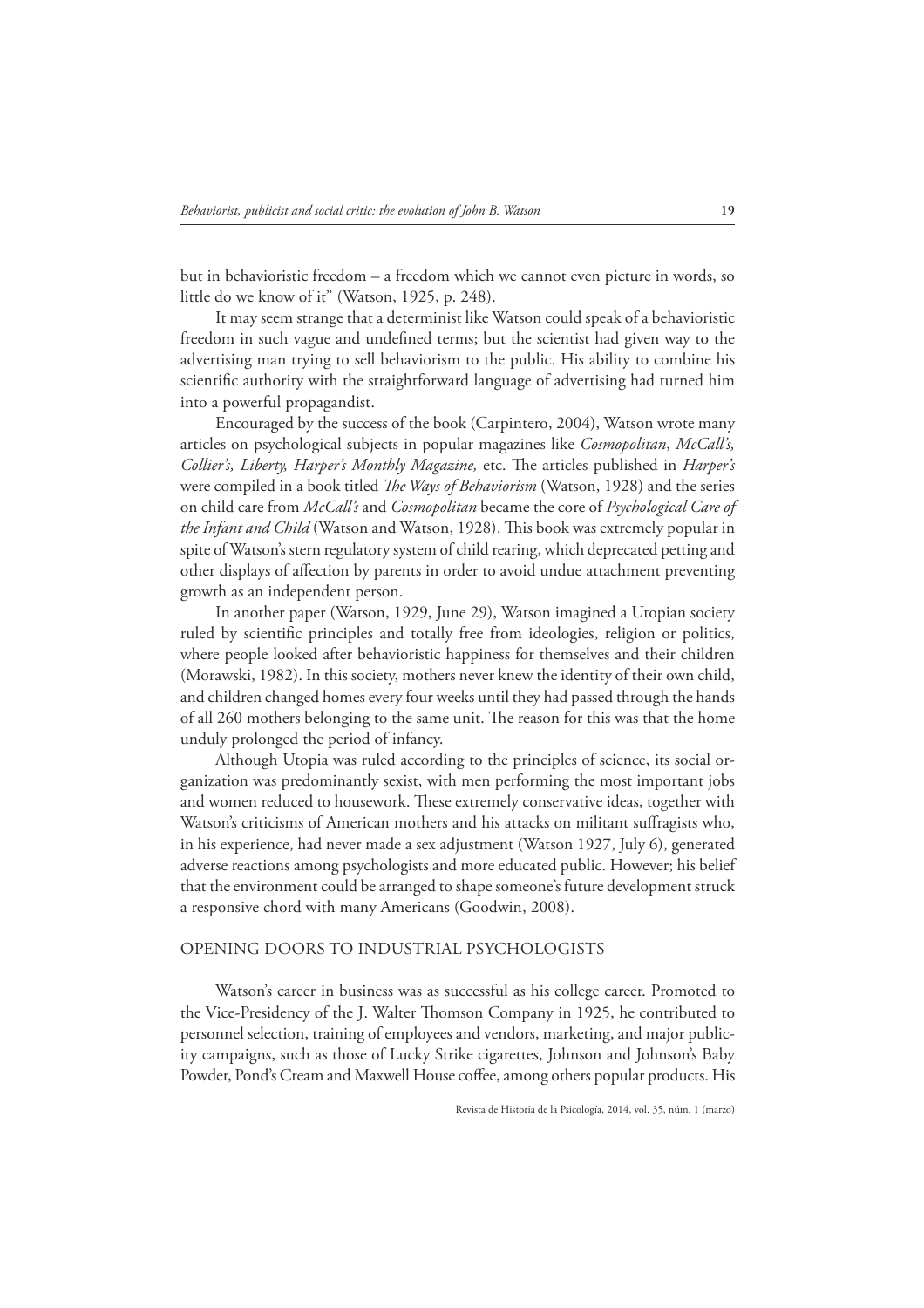main contribution to consumer psychology had to do with the application of scientific thinking to the areas of marketing rather than with the creation of new advertisement methods, as authorized studies have shown conclusively (Buckley, 1982; Coon, 1994; Kreshel, 1990). However, his efforts to open the industrial field to psychologists are not so well known and deserve further consideration.

As a member of the board of directors of the Psychological Corporation, Watson collaborated with this nonprofit organization since its foundation in 1921 by James McKeen Cattell. Among other things, he wrote the foreword to *The New Psychology of Selling and Advertising*, a book by Henry C. Link, then secretary of the Psychological Corporation of New York, and heartily praised his use of scientific methods to discover consumer reactions.

Watson worked hard to persuade businessmen that they needed psychologists for a better understanding of public reaction to their products. For instance, in 1921, in an address to the Associated Dress Industries of America, he introduced himself as follows:

> I think my only right to speak on such a subject comes from the fact that all through my experience in psychology and in advertising I have been an observer of human nature. I believe that most of our problems are to be settled by observing human beings and I think this applies to the dress industry as well as to all other industries (Watson, 1921, p. 1).

The scientific study of consumer needs and wants was the only procedure that could carry industries safely through times of crisis such as the failure of the American dress industry by selling the long skirts and dresses designed by Paris dressmakers. Apparently, they had overlooked that American women saw no reason why if they had good looking legs they might not decently show them. The resulting economic loss could have been prevented had they hired psychologists, whose investigation, Watson said, "would have enabled you to get at the wants and desires of your market and guarded you against such pitfalls" (Watson, 1921, p. 6).

The following year, in an address to the American Association of Office Managers held in Washington D.C., Watson asked his audience for a renewed faith in psychology, a faith which, he said, "must show itself in your willingness to attach a psychologist to your staff" (Watson, 1922, May 18, w. p.).

In another talk to the J. Walter Thompson people on "Getting Hold of the Consumer," he included the "habit drives" in the list of needs that led consumers to buy a particular product. Habit drives, such as smoking, were so embedded in our organization that we were unable to tell the stimulus that made us react so strongly.

Watson had performed an experiment with blindfolded subjects and found that there was no basis for the insistence on a given brand grounded upon differences in the

Revista de Historia de la Psicología, 2014, vol. 35, núm. 1 (marzo)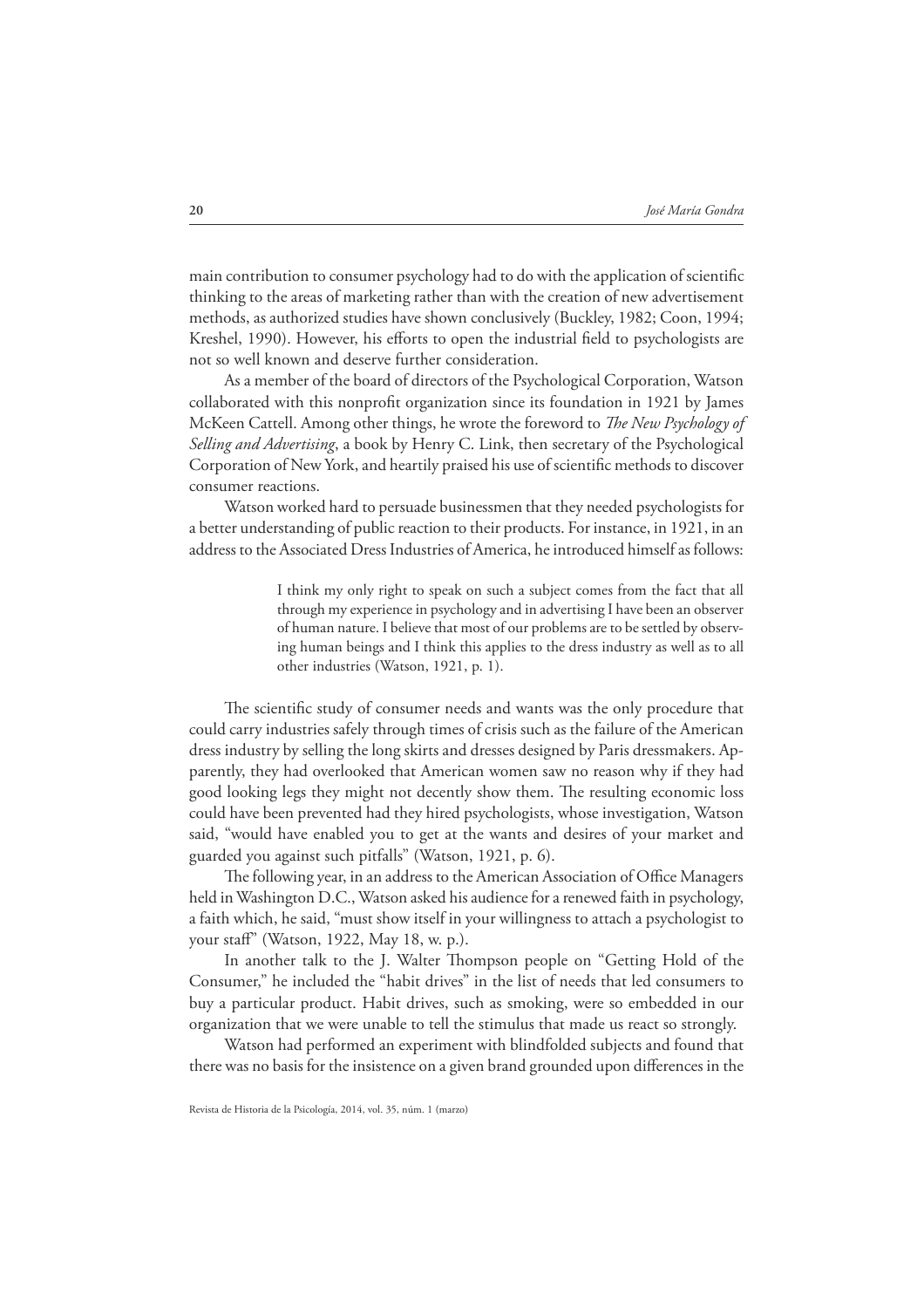sight of the smoke, smell, taste, and touch (Watson, 1922). Since heavy smokers could not distinguish one brand from another, it was necessary to appeal to other factors in order to enhance the lovalty to a particular brand. Therefore, concluded Watson:

> If my excursion into psychology has brought any result, it is this: To get reaction from your consumer, tell him something that will tie up with fear, something that will stir up a mild rage, that will call out an affectionate or love response, or strike at a deep physiological or habit need. Only our ability limits us in the use of these powerful genii of psychology (Watson, 1922, n.d., p.19).

These paragraphs perfectly summed up Watson's use of psychology in advertising. He tried to manipulate consumers' motives and emotions, instead of rational thoughts, in order to control their buying behavior. The marketing of goods depended mostly upon the stimulation of desire (Coon, 1994).

# "MEN WON'T MARRY FIFTY YEARS FROM NOW"

With the passage of time Watson's criticism of family life became more radical, especially after reading G.V. Hamilton and K. MacGowan's *What is Wrong with Marriage* (1929), a book that in his opinion was "the best approach and the most objective approach we have so far to the study of marriage" (Watson, 1929, xiv).

Hamilton and MacGowan took a group of one hundred men and one hundred women, all of them married but not necessarily to someone in the study group, and asked four hundred questions about their marital life. Their major finding was that thirty-six men and forty-one women had hopeless marriages and only twenty-nine men and twenty-one women were unequivocally successfully married. The rest of them were successfully married but with qualifications.

The study also showed that chances for success in marriage were increased as men and women married later in life, at least up to age thirty-five, while the group of women married before twenty-five was the unhappiest of all. With respect to marital unhappiness, the main reason given was temperamental dissatisfaction; sexual dissatisfaction came next, followed by lack of personal freedom and jealousy.

 Watson, however, thought that the most startling fact brought out in the book had to do with extra-marital sex: women married during the decade prior to the study were more experimental than men. He took this fact as evidence that extramarital experimentation was becoming general and started campaigning against the institution of marriage.

In a provocative paper published in the June 1929 issue of *Hearst's International Cosmopolitan Magazine* under the title "Men won't marry fifty years from now," he began by painting the modern woman as a "huntress of men":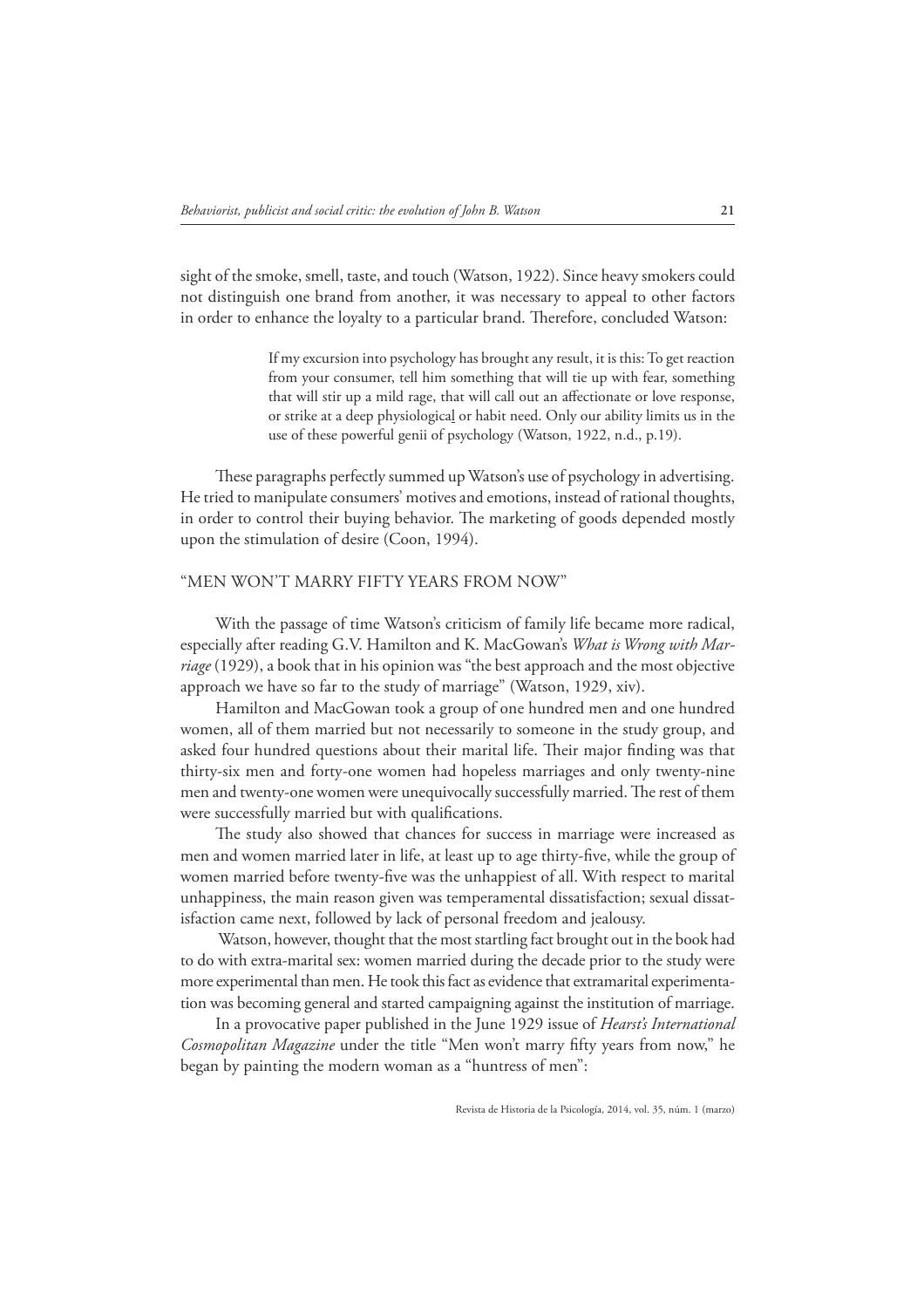Her arrows are sharp and keen. Her bow carries far. She brings her quarry within range by song and athletics, by swimming and dancing. She uses frankincense and myrrh, cleansing cream and finishing cream. She rouges her kips and powders her cheeks (Watson, 1929, June, p.71).

There was a sharp contrast between this modern "Diana" and married women ten years before, where eighty percent had never learned to make a sex adjustment. Since these women were not interested in their husbands except conventionally, they leaned to experimentation with other wives' husbands and with bachelors. The married man, Watson argued, was doubly hunted – hunted by the 20,000,000-odd married women who were not successfully married, and hunted by a large percentage of the 1,250,000 flappers who reached the age of eighteen every year.

These facts indicated that staying married was becoming a tough job for men and women. Although a growing number of them were fed up with each other, they could not end their relationship because it was forbidden by law. Watson wondered why this prohibition, since in ancient times there were so many different kinds of family life, such as monogamy, polyandry, polygamy, infant marriages, or group wives. It was only under the influence of the Christian era that marriage slowly began to emerge as a kind of mystical union of one male and one female. But the rising number of divorcees indicated that something was changing in our society. As Watson wrote:

> Men and women facing these figures will make up their minds – possible before my Afty years are up – that marriage is obsolete and wasteful of our few short years of happiness. They will form temporary unions and stick to them as long as they are happy (Watson, 1929, June, p. 106).

Going into the world of practical actions, Watson had no further suggestions to offer because the primary basis for marriage was gone in the big cities. The only thing that could be done was to facilitate divorce the way it was done in Sweden. This procedure would at least make the retreat from marriage an orderly one. But, perhaps not quite happy with the current state of things, Watson ended the article as follows:

> I think it is too bad the institution will not work more generally. I should be willing to see us all go back to frontier life where a wife is really needed. I should like to see us study carefully the few happy marriages we know about so we could learn the recipe for being happily married. I don't think there is a real solution for the rank and file of people and I still don't believe men will marry fifty years from now (Watson, 1929, June, p.106).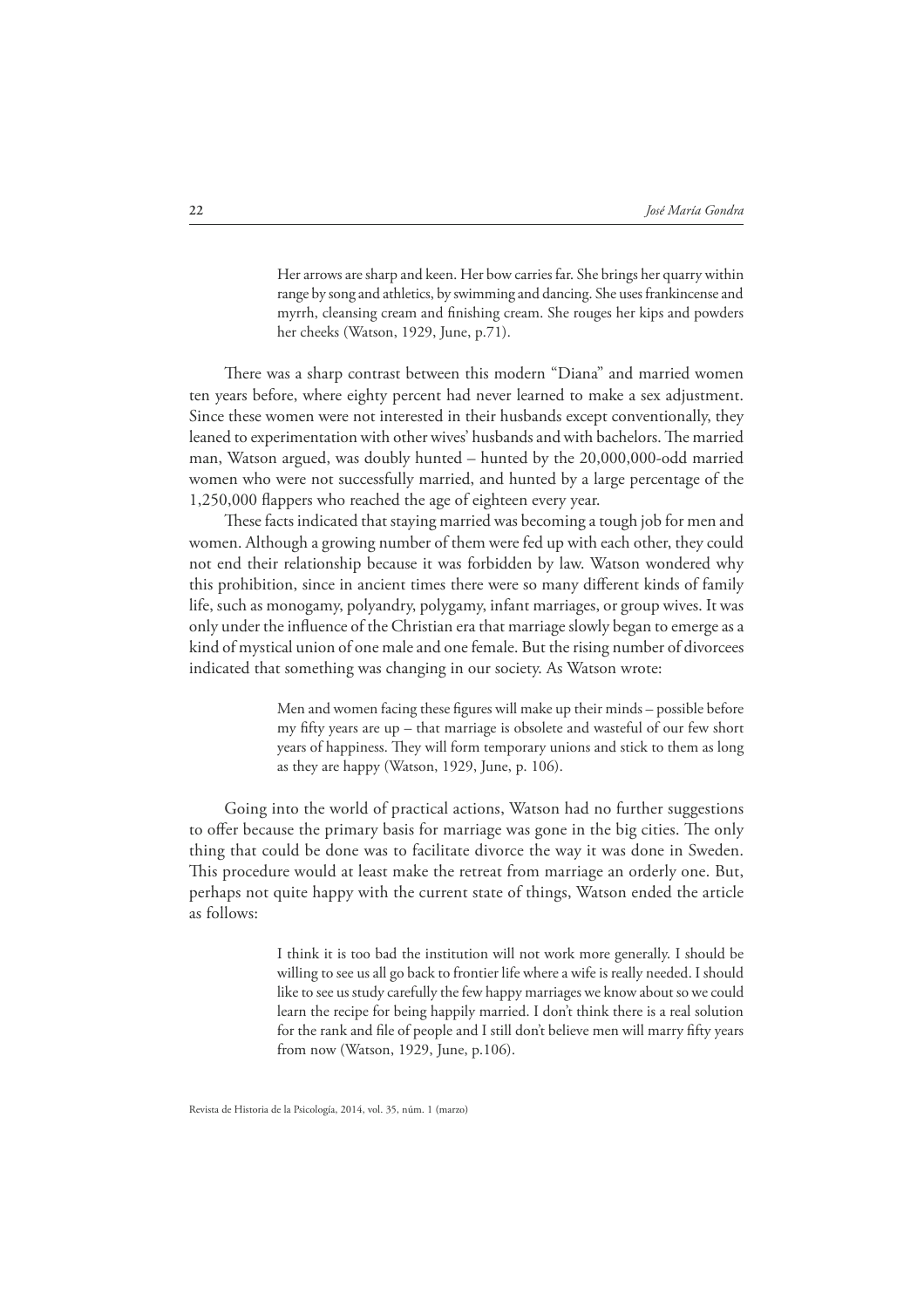Despite all his criticisms, Watson somehow seems to miss the happy marriages of earlier times.

# THE HOME, AN OBSOLETE INSTITUTION

Watson continued his critique of family in the chapter he wrote for a book edited by V.C. Calverton, a radical left-wing writer, with an introduction by Bertrand Russell and the collaboration of prominent figures like Havelock Ellis, Bronislaw Malinowski, Margaret Mead, Wilhelm Stekel, Lewis Terman and Fritz Wittels, among others (Watson, 1930b).

The chapter began with another indicator that American family life in large cities was on the wane, namely, the increasing number of boys' and girls' camps which took children away from the home. In Watson's opinion, "Le movement to take children out of the home is probably one of the swiftest growing movements in the history of social customs" (Watson, 1930b, p.55).

Since children were leaving the home, wives were spending daily only a few scant hours there, and men were always away, the home had become an obsolete institution. It was only a place to change one's clothes, to have cocktails before going out for dinner, and to spend a few hours in sleep.

Seeking information about the origin of the family unit, Watson checked books on primitive society and found their authors so imbued with religion and morality that they could not offer an objective point of view. The only book he mentioned was *The History of Human Marriage* (Westermarck, 1901), and only to reject the notion of an instinct for monogamy, despite agreeing with the idea that monogamy was the original form of living together between man and woman.

According to Watson, the origin of the family unit had to be found in the hunger for sex of two individuals of the opposite sex. The primitive pair of mates found that by living together in a cave they could engage in sexual intercourse without the interference of other males and females. Thus mating was the first step in the formation of the family unit, before any kind of religious or moral belief.

Prior to marriage, this ideal situation was not at odds with sexual freedom. Apparently, boys and girls played sex without selection, but when they approached puberty the experimentation became more serious. Finally, when one boy and one girl established a successful relation, they became conditioned upon each other.

After the intense period of sexual conditioning, habits of reacting to each other developed which could be called *collateral conditionings*. These non-sexual ways of relating arose from the fact that they lay together for sex, but they were not strictly a part of sex. They had to do with mutual preparation of food – and mutual help in time of sickness.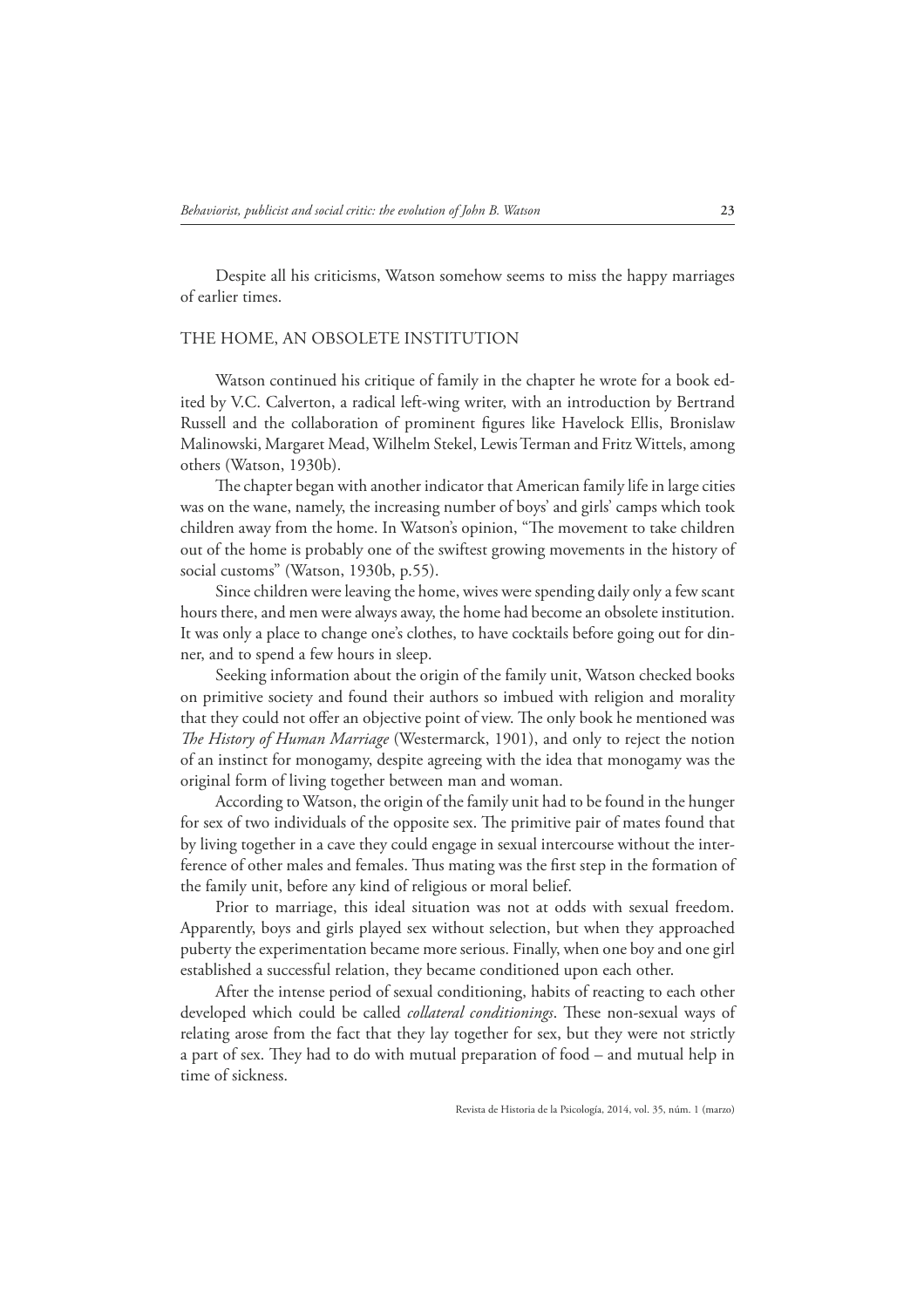# POLITICAL AND RELIGIOUS "BALLYHOO"

This ideal family situation did not last longer. The fear of enemies, other tribes or wild beasts led individuals to form groups in order to protect themselves against such dangers. But this group organization was detrimental to the sexual and collateral conditioning between pairs, leading to physical contacts with other people, with the resulting competition between males and females. To avoid sex-related difficulties, as well as problems of property relationships, group-sanctioned regulations emerged.

If the laws had been quickly discarded or changed as conditions changed, little harm would have resulted from this kind of control. But the regulations outlived their usefulness and became tribal customs handed down from the old to the new generation. Eventually they ceased to have any bearing upon group problems, but because of their age-old tradition and the people's reverence for them, the regulations took on such blind acceptance that they became basically religious.

Medicine men and lawyers became the interpreters of these customs, observances and mysteries. Working through the easily-aroused fears of the people, they found that they could strengthen their hand by telling them that there was an unseen god supporting their temporal power. This political and religious organized "ballyhoo," as Watson called it, came to exert all-powerful control upon the fearful individual, and thus upon the family. As a consequence of early education in kindergartens and churches, wrote Watson:

> Religious mummery is seared into the children's very flesh from outside families... The child is forced to put on a mass of refined voodoo customs antedating the Bible or the Koran, by a hundred million years, carried on by childlike parents and forced upon each successive crop of children, generations without end (Watson, 1930b, p.63).

When children went to school they were swathed with non-religious bandages equally thick and tight. They had to learn disciplines which were out of line with the human needs of the day, and the moral bondages were fed to them as a series of verbal stimuli that were not tied in with daily behavior. Such teaching turned them into a kind of verbally-controlled automaton as these Christians who love their neighbors on Sunday but take the bread from the mouth of a child on Monday.

To these moral precepts, Watson went on, was added the bandage of sex superstition that hampers the behavior of the individual. Very soon the child learns that he must play with neither his own sex organs nor those of any other child. As boys get older, they are told that manipulation of the organ leads to insanity and girls are told that the hymen is the symbol of virtue that must be jealously guarded.

Revista de Historia de la Psicología, 2014, vol. 35, núm. 1 (marzo)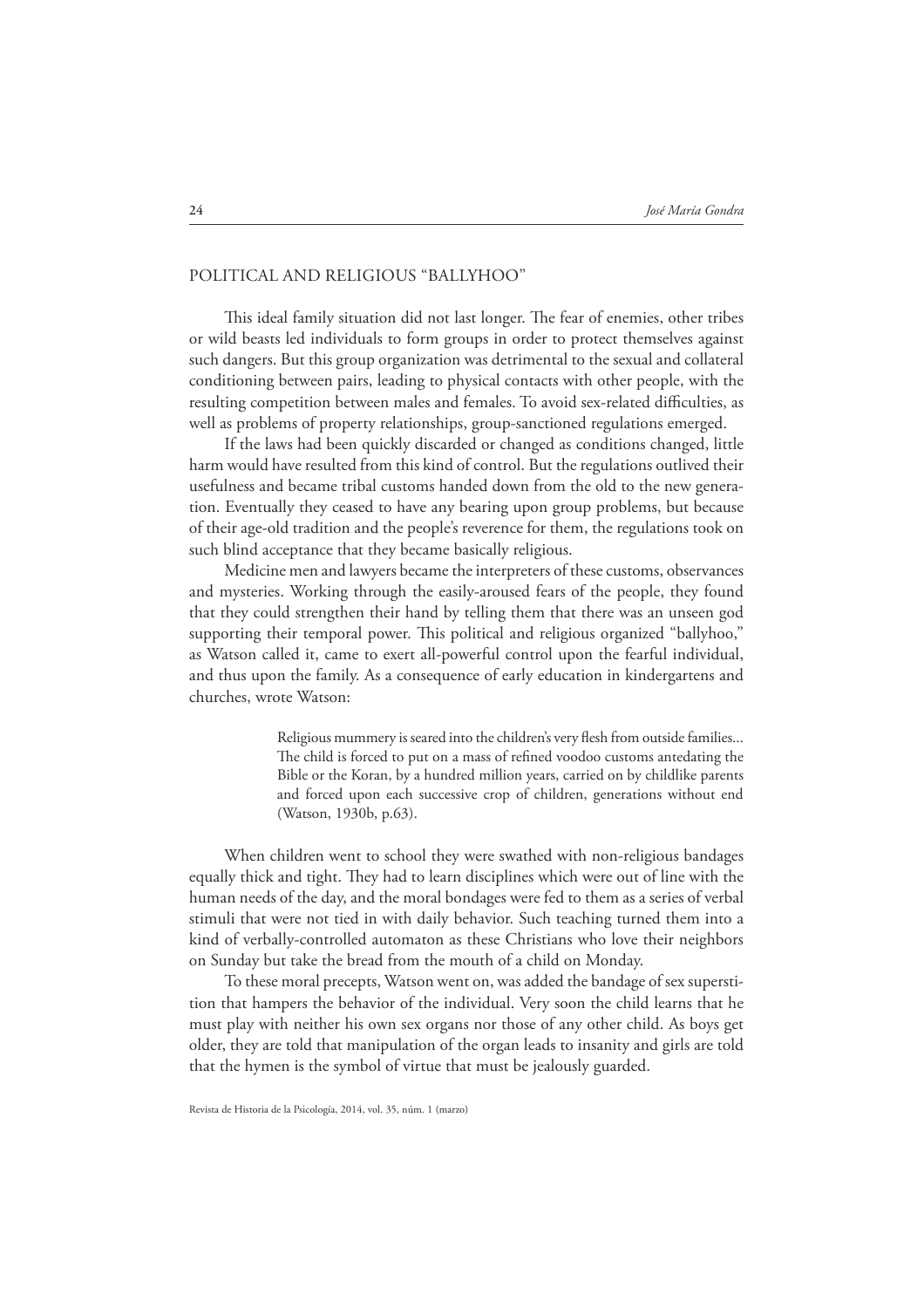Watson thought that this bandaging was impervious to any intellectual approach despite lacking any scientific foundation. He wrote:

> As I grow older and realize that nothing can be done about it... Being so it seems tragic to have to admit that the world is largely made up of shackled individuals, top-heavy because they are verbally moral, religious and patriotic automatons determined utterly in their daily conduct by family training that could function only at the level of the emergence of civilization (Watson, 1930b, p. 66).

Younger generations, however, were gradually throwing aside the shackles that bound them. They were eagerly absorbing the movies, sex novels, and literature of sane living, and began experimenting in sex on a scale which would terrify their parents if they knew it. This bloodless revolt was leading inevitably, Watson concluded, "to the early abandonment of the home in everything but in name" (Watson, 1930b, p. 68).

 Watson dared also to predict the changes that would occur in the near future. There would be more sexual freedom and mating between anatomically and physiologically adjusted individuals. There would be no idea of sin or obligation regarding married couples, and no pressure would be exerted upon them by the church or state or mates' respective families.

 Moreover, there would be important developments in child rearing, such as institutions under the management of behavioristically trained physicians and nurses at which children would learn to achieve total mastery of their behavior.

On February 21, 1930, Watson stated these views in a lecture at the University of Princeton, once the center of the old psychology of faculties. Always ready to defy authority, in an interview published that same day in the newspaper of the University, the Daily Princetonian, he proclaimed the end of the home. The editor's response came in an editorial entitled "God bless our homes," which attributed Watson's behavioristic "benders" to something that had gone wrong in his environment, namely, a change in his rate of metabolism by the seasonal scarcity of vegetables.

# COPING WITH SUICIDE

On April 24, 1932, the journalist Croswell Bowen (1905-1971) interviewed Watson on the reasons for the suicide of five eminent personalities from business and published it under the sensationalistic headline of "Rich Men Over 50 Kill Selves for Lack of Woman Attention!" (Bowen, 1932, p.7)

Leaving aside his previous forecast that nobody would marry in fifty years, Watson stated that "a man ought to get married when he reaches the age of 45 or 50. At that age he will find a wife to be a psychological necessity" (Bowen, 1932, p.7). This change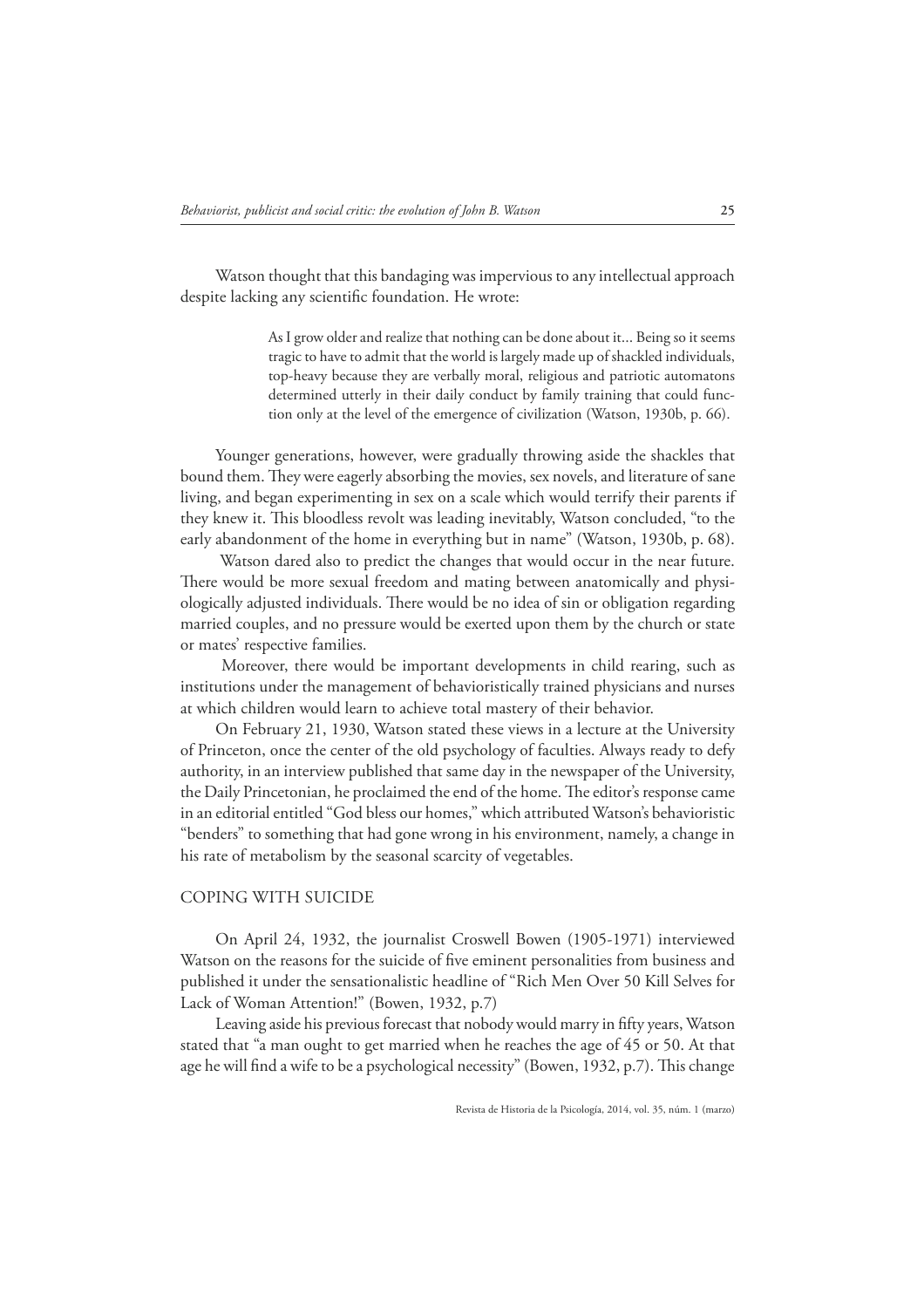was due to the fact that all wealthy suicides examined by him were either bachelors or widowers or separated from their wives, from which he concluded that loneliness was what brought them to end their lives. The wife was a necessity for them because they needed a mother in their declining years when they were going back to childhood. Moreover, she supplied them the audience they craved and the social group they were about to lose.

The following year, Watson started his article on suicide, which would be the last research he conducted in his life. In order to understand the reasons why men and women kept living despite the difficulties they encountered in life, in March 1913 he sent the following letter to some of his friends and colleagues:

> I think we are not giving the youths of the country quite enough encouragement. They can't get jobs now and they haven't very much in front of them in black and white to make them want to go on living. I am preparing a popular article for Cosmopolitan on "Why I Don't Commit Suicide." I want to build up the positive side quite strongly.

> I'm asking a group of friends to write me a fifty word personal statement on "Why I Don't Commit Suicide." Will you do this for me (Watson, 2014, pp. 42-43).

It is worth mentioning Watson's concern for the great number of young people without jobs as a consequence of the Great Depression of 1929, as well as his purpose of "building up the positive side" of the problem, which, nonetheless, is in sharp contrast with the pessimistic tone of the article.

A total amount of 283 responses were registered, belonging to college professors, psychiatrists, eminent lawyers and actors, businessmen, Junior League women, and some hundred and fifty college freshmen whose collaboration was requested by their professor. But before proceeding to analyze them, Watson wrote a long introduction with a bitter criticism not only of family and marriage, as in earlier writings, but also of American life and the crisis in modern society.

## LACK OF CHALLENGING VALUES

In the first pages of Watson's article we find interesting changes of opinion about relevant issues. For instance, when dealing with the causes of suicide, Watson has no problem referring to a psychosocial illness, or as he wrote, "A disease – a psychological disease – coming from certain social causes" (Watson, 2014, p. 38).

In his opinion, the role of financial loss after the collapse of the New York Stock Exchange had been overemphasized, since the trend of suicides went steadily upward during the prosperous 1920s and became one of the most pressing problems for public health.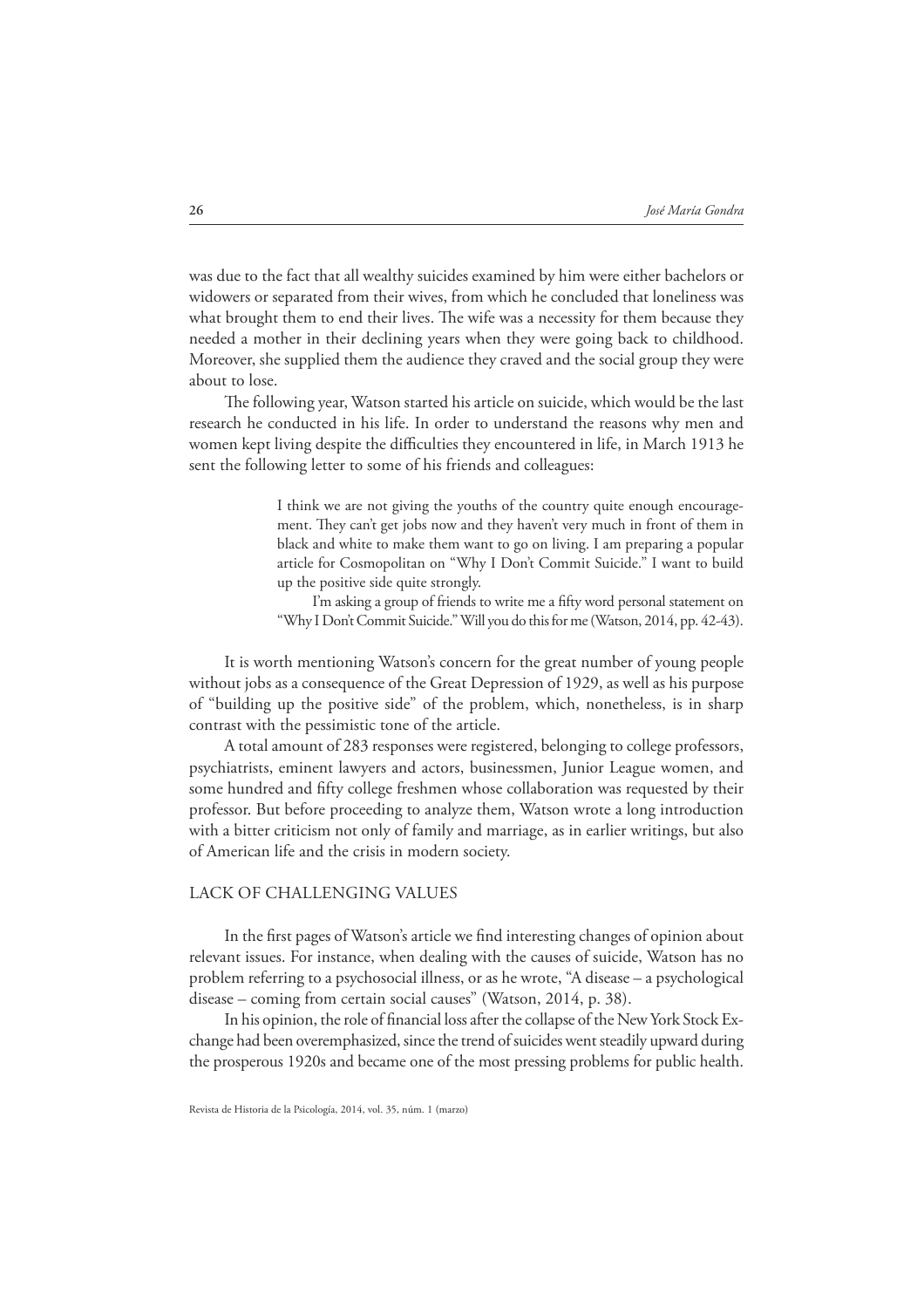Strangely enough, Watson seems to admit the notion of psychological disease – depression – although in a radio talk on "psychology as a background for life" he qualified the expression by speaking of the "so-called 'mental' troubles" (Watson, 1933, April 19, p. 5). Nevertheless, given all his considerations on depression, we have to recognize an important change with respect to his earlier criticism of mental illness (Watson, 1916b, 1927). Now Watson thinks that many of the deaths could have been avoided if the depressed person had had the opportunity to go over his case with a competent psychologist or psychiatrist.

The ultimate reason for the rising tide of suicides seemed to lie in the crisis of values affecting modern life. That financial loss was not the main determining factor was demonstrated by the fact that more than 1/3 of the total deaths occurred between the ages of 25 and 44 years. It was in the early prime of life where most of the people took off their lives, and this was because society did not offer them enough interesting values to make them to want to live in difficult times. As Watson wrote:

> It has been my belief for a long time that society today is not offering to its members enough values of an interesting kind to make people who are in a jam for any reason want to take the trouble to life. Especially is this true of the younger generation (Watson, 2014, p. 38).

By the way, this appeal to values is in sharp contrast to the popular image of Watson as an amoral human being devoid of all consciousness. As can be seen throughout the text, the founder of behaviorism is deeply concerned for the lack of challenging goals and values in the youth of that time.

There is also another important change in Watson's thinking, namely, his admission of neglect of social factors in the behaviorist education he had designed for his own children. As the article continues,

> We have on the past few decades been building a different kind of youth. Behaviorism has done what it could to further the youth movement. It has been demanding that young people be freed from the traditional bondage of the home – from undue attachments to parents –, and that he be taught to face himself, his own weaknesses – freed from self-adulation, self-pity, and dependencies of social heritage... But I am afraid we have overlooked one thing. We haven't changed the world to receive these new individuals. This was one of the important things I overlooked in trying to raise my own youngsters solely along behavioristic lines (Watson, 2014, pp. 38-39).

Watson is sorry for not having taken into account the impact of society in education when theorizing, and he goes on to blame the university for its failure to offer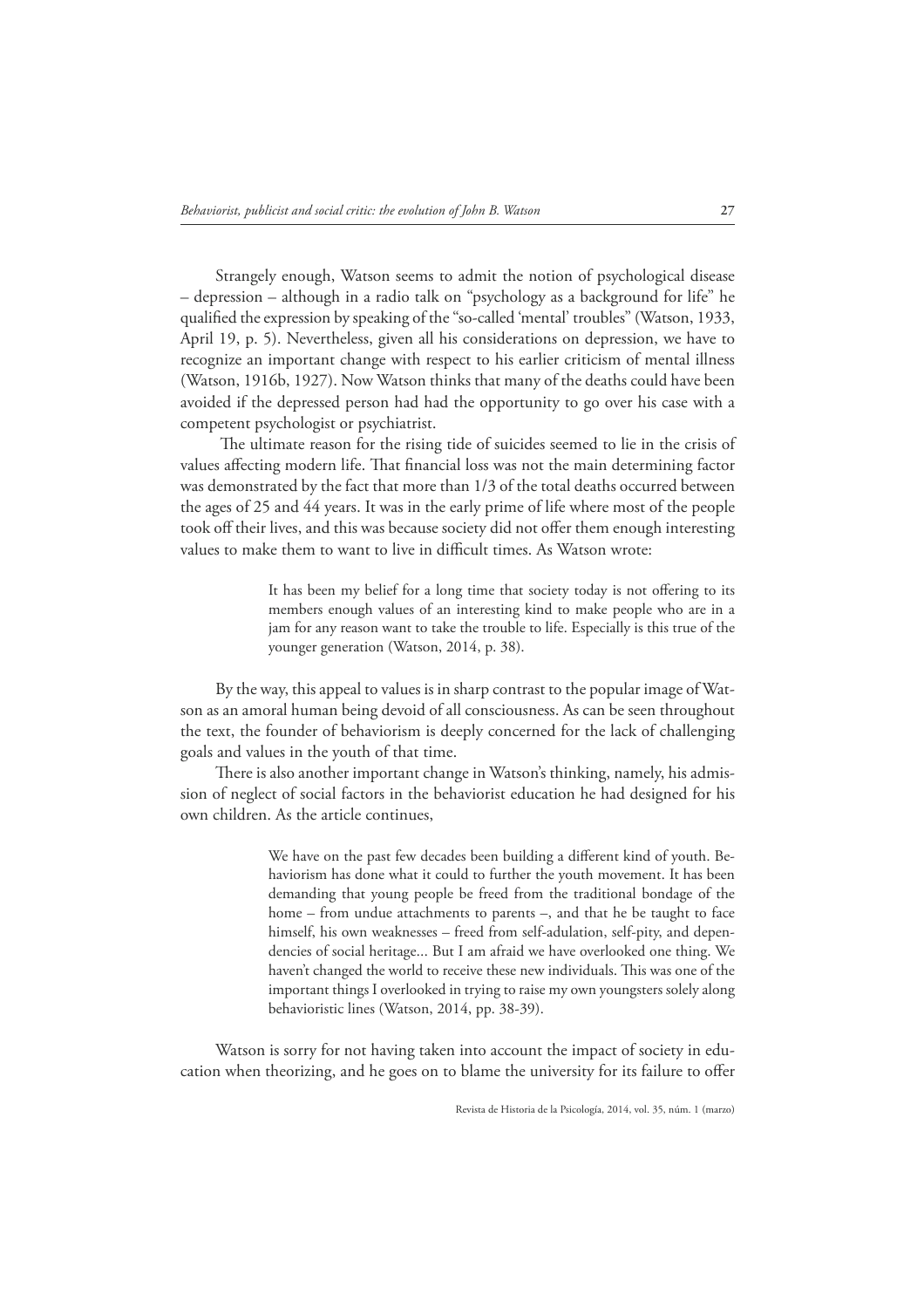youth an environment in which they could address problems encountered later in life. When they left college, they could not find a job due to soaring unemployment; or if they managed to find one, salaries were so low that marriage was almost impossible for them. Hence their discouragement and lack of responsibility in their work; this was not their fault, but rather that of the university and the rest of the social environment created for them.

Watson's critique turns next to country, family and religion, social institutions that formerly captured the emotions of the youth. He believes that patriotism and hero worship were on the wane at a time in society when everybody and everything was looked upon with suspicion. Family no longer offered the encouraging environment it once did nor was there anything to replace it.

The Church, which formerly offered a stable and enduring set of values, no longer appealed to the fear of punishment, or the hope of any immediate reward. Marriage had also lost its former appeal; there was little excitement about it, little glamour, as the divorce records proved. Hence the tendency for the young to think that there was no mystery, no charm, and no kick in life anymore.

Faced with such a grim picture, Watson only can find relief in science, the unique value which, in his opinion, has suffered little or no deflation. Thus he writes that "There is real romance in Chemistry, Physics and Biology" (Watson, 2014, p. 41), although acknowledging that science too is unable to arouse much enthusiasm among university students.

To conclude this long preliminary section, Watson compares life ahead in graduate school with the Indian lad before civilization smothered him, a human being who eagerly expects to be recognized as a man of the tribe and loses himself completely in the vicissitudes of everyday life. This plunge into activity was for the behaviorist the surest way to attain happiness and self-fulfillment, and it was missing in those times of social crisis.

# HELPING PEOPLE THINKING OF SUICIDE

Against this background, Watson introduces the survey's findings by proudly stating that "Here, for the first time, I believe, in history, is set down the motives of why people go on living" (Watson, 2014, p. 43). The results, however, were not as expected.

Watson hoped to get a wealth of positive material on why one should fight to live, but as a matter of fact, most of the responses were quite conventional and negative, without offering any real value for continuing life. Indeed many of them revealed a marked cynicism about life and the result would have been even worse if it had not been for the undergraduates and the junior league groups, which did set forth positive values like "enjoying life too much," "love of family," and "interest in what may happen just around the corner."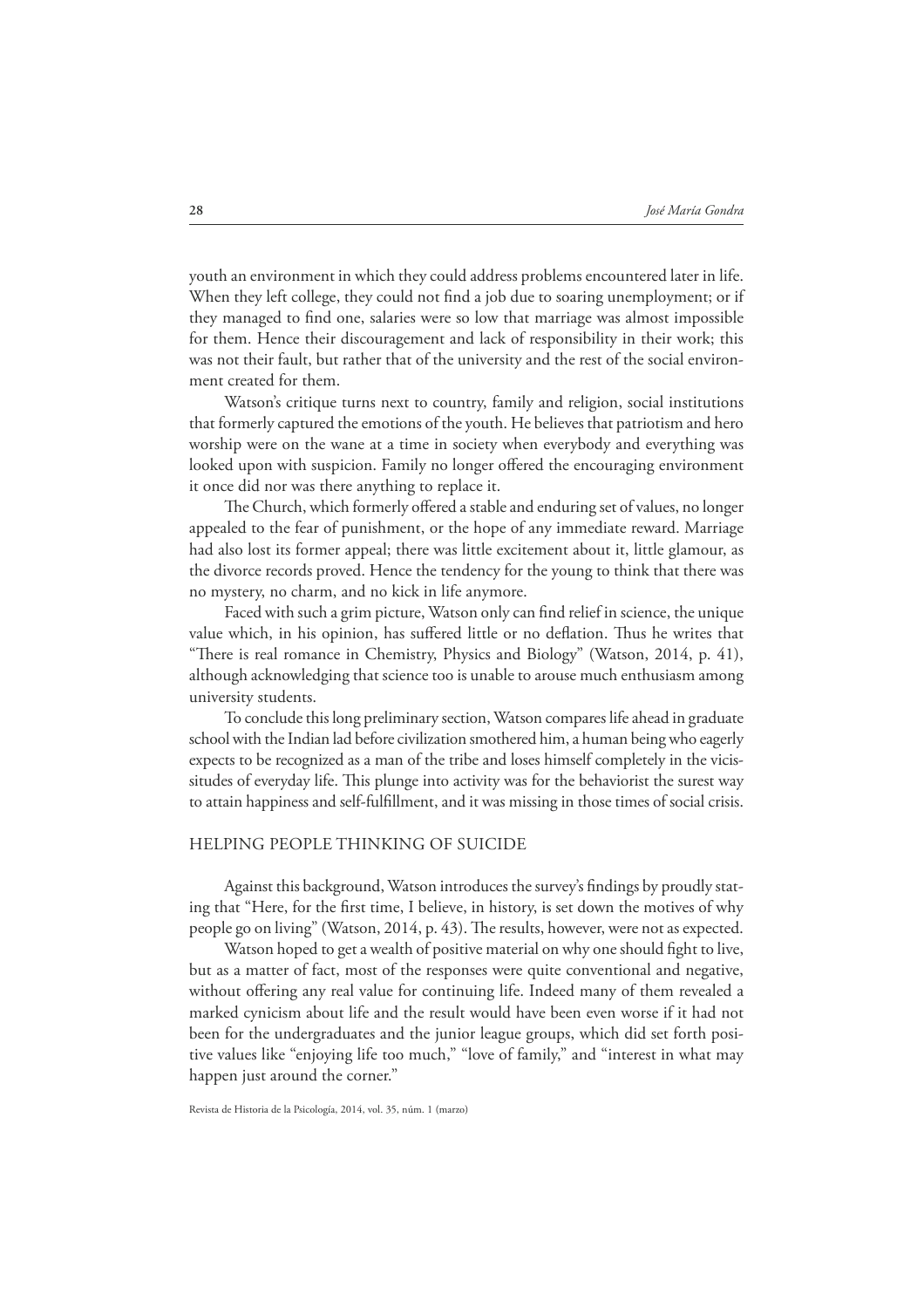In the radio talk mentioned above, Watson explained this lack of enthusiasm for life by saying that "when the environment has been continually depressing for a period of years, everyone at one time or another turns evanescently or seriously to thoughts of suicide" (Watson, 1933, April 19, p.6). This affirmation could shed some light on his own experience with suicide, but the article does not say anything like that and quickly moves to the conclusion that modern society has failed to provide a healthy environment for young people. Watson continues to ask:

> Doesn't this chart show more convincingly than I can tell it that we have neglected to prepare the world for the reception of oncoming adults? That we have in no way put into parables, precepts and examples reason for living? That we have been neglecting to make the stranger (the young adult) welcome in our midst? Indeed neglecting even to shape the world as to make a standard palace for starting him off? (Watson, 2014, p.  $44$ )

Faced with such a critical situation, Watson demands drastic changes in the social environment. Using again the question form, he suggests modernizing the "medieval university," making business more "glamorous," purifying political life and making marriage enduringly "romantic." It is worth noting the adjective "glamorous" with regard to business. Evoking buccaneers and pirates of times past, Watson advocates a reform of business as follows:

> If we only had fifty men of their strengths of character in business today who would turn aside just a little from making money, to making their business a haven for training and encouraging their oncoming employees, business could become a stabilizing psychological factor for sanity (Watson, 2014, p. 45).

Finally, with respect to a more "romantic" marriage, Watson merely points out that "the task is herculean though and will require a generation or two of training"; he then concludes this section by complaining that "nobody today is trying to sell the youth the romance that lies in every kind of honest work" (Watson, 2014, p. 45).

These environmental changes take a substantial amount of time, while people on the verge of suicide require immediate assistance and help. Taking for granted that suicide takes place when the individual is in a depressed state, Watson proposes two different kinds of help, the first cognitive and the second behavioral.

In Watson's opinion, it is "inevitable that every normal person is depressed at one time or another" (Watson, 1933, April 19, p.6). When that happens, the person panics because he or she thinks that it will endure forever, and tries to get rid of it right away. These states of anxiety, however, endure for only a short time and the best thing one can do with them is to wait until they are over. Hence the advice of hanging fast to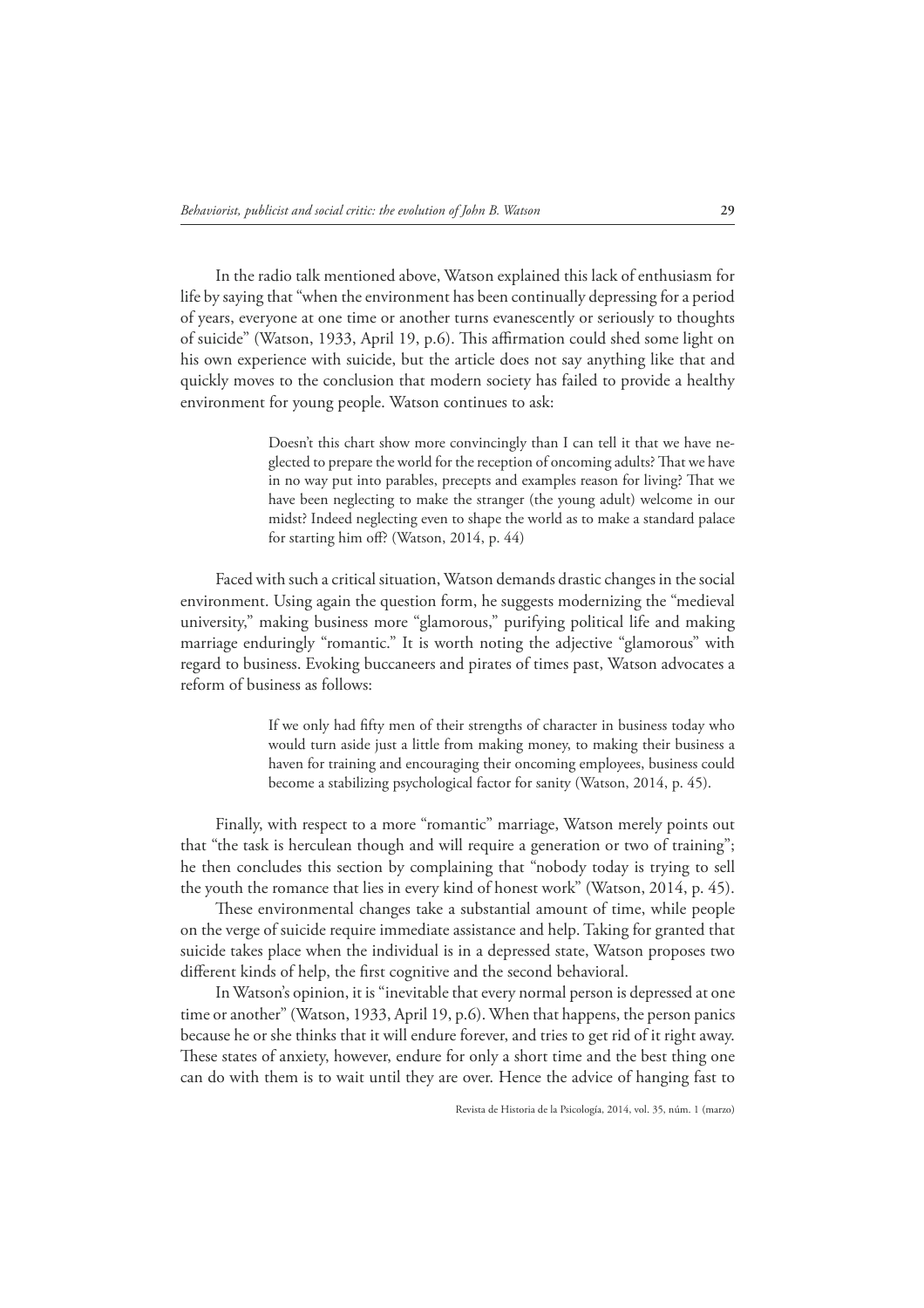the following thought: "never make a serious decision – *whether to change jobs, change husband or wife, or to commit suicide, when a depression state is on. Wait until you pull out of it – and you will pull out of it*" (Watson, 2014, p. 46).

This procedure, reminiscent of the "stop thinking" technique used by modern cognitive therapies, was also used a long time ago by St. Ignatius of Loyola (1491- 1556), who in his *Spiritual Exercises* wrote the following *Rule for Distinguishing Spiritual Influences*: "In a period of distress we are not to alter anything, but should remain firm and unyielding in our resolutions and the purpose of mind in which we found ourselves in the preceding comfort" (Loyola, 1548/2011, p.108). This coincidence of the behaviorist with an old teacher of spirituality may be surprising for those not familiar with this article, but the founder of behaviorism had evolved into less dogmatic positions and was much closer to the common sense wisdom which belongs to all times and places.

Watson's second piece of advice for avoiding suicide is typically behaviorist: "Run away for a week, a month of a year. There is no psychological medicine so potent in the entire wide world as a *new environment"* (Watson, 2014, p. 46). But it does not seem as important as the former, since it is proposed as a last resort: "if you can't get to someone you trust to talk the matter over with" (Watson, 2014, p. 46). Furthermore, he completely ignored it in the 1933 radio talk mentioned above.

#### CONCLUSION

Watson was deeply hurt when his article was refused for publication. Several years later, in 1950, he wrote:

> I have no real answer as to why it was turned down. I amuse myself with the thought that the article was submitted just about the time Mr. Roosevelt has made democracy safe for himself, the non-voting population of the South, and for Mr. Stalin and his communists" (Watson, 1950, May, p.2).

This quote, written just at the beginning of McCarthy's anticommunist crusade, has been interpreted as proof of Watson's contempt for "New Deal" reforms (Buckley, 1989, p.166). However, it can also be understood on the basis of Watson's personal enmity with Harold L. Ickes, secretary of the interior in the Roosevelt administrations and responsible for implementing much of the "New Deal." Harold Ickes was the brother of Watson's first wife, Mary Ickes, and there was a long history of fighting and misunderstandings between the two that might explain the ironic tone of the quote. The article was not published because it was too depressing and had a format that could hardly At in a popular magazine like *Cosmopolitan.*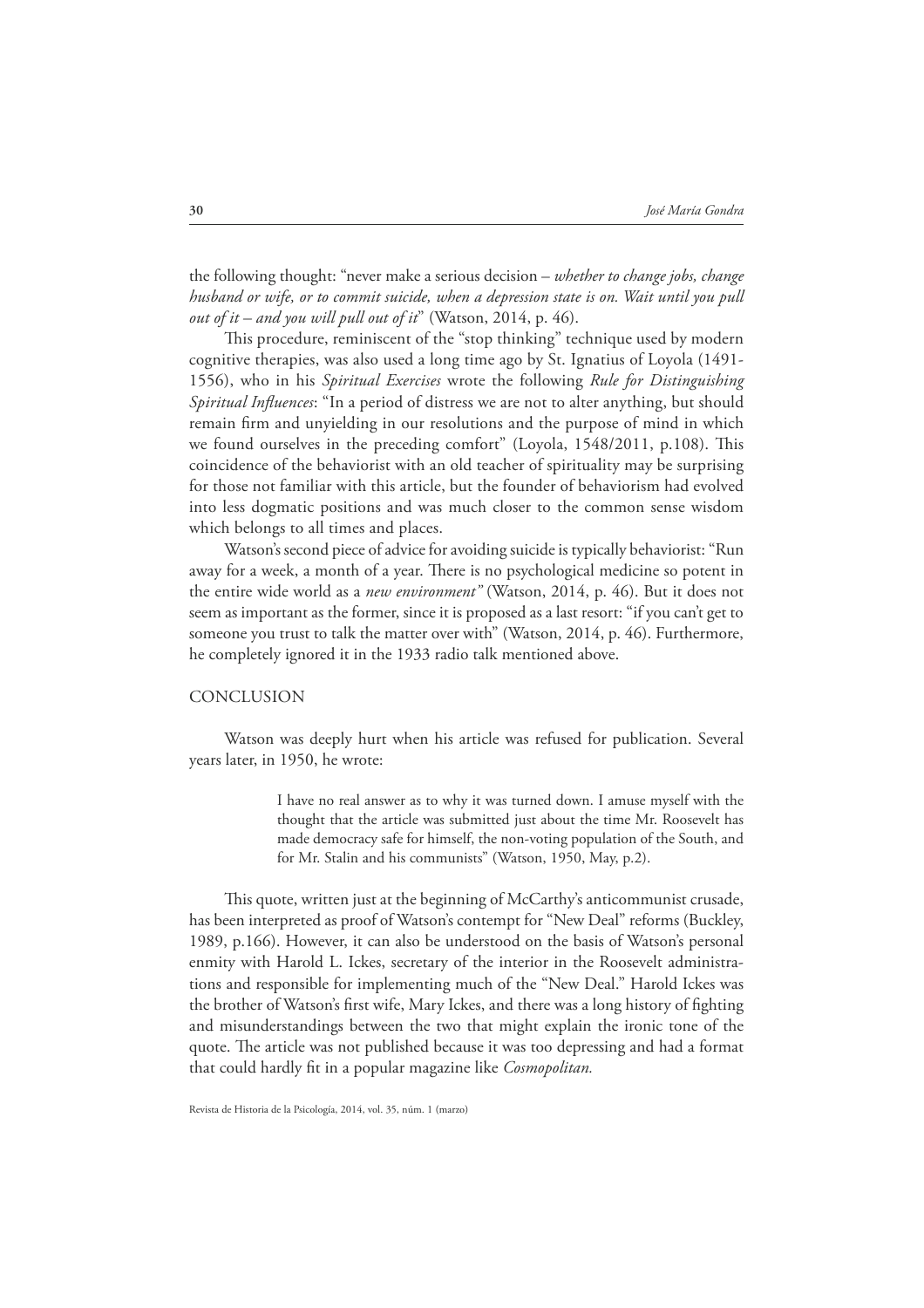The reader will find obvious flaws in "Why I Don't Commit Suicide." The methodology used is poor; there is neither random sampling nor a representative group of the general population, but only introspective reports of friends. The language is quite traditional. Watson talks about goals, purposes and values in life; he considers depression as a mental disease despite his previous critique of the notion as used by doctors, and submits the testimony of a non-behaviorist psychiatrist as evidence of what is important for living. While addressing problems that have not yet been resolved, as evidenced by the rising number of divorces or the financial crisis of 2007, the proposed remedies are too simplistic and nostalgic, implying a longing for times past.

Furthermore, the article is not without contradictions. For instance, the admission that the survey's better responses are those from college students does not match the criticism against the lack of values among the youngster.

However, despite all these failures, "Why I Don't Commit Suicide" deserves further study if only for the changes in Watson's thinking. His admission of failures in the education given to his children seems to agree with his later confession about *Psychological Care of Infant and Child.* In his autobiography, Watson regarded it as "another book I feel sorry about – not because of its sketchy form, but because I did not know enough to write the book I wanted to write. I feel that I had a right to publish it… since I planned never go back into academic work" (Watson, 1936, p.280).

Watson also regretted the popular articles he wrote. As he confessed in the same autobiographical writing:

> I had learned how to write what the public would read, and, since there was no longer opportunity for me to publish in technical journals, I saw no reason why I should not go to the public with my wares. Yet these articles have brought criticism greater than the offense, I believe, from no less a person than President Angell of Yale. His Commencement Address at Dartmouth some years ago left me with no bitterness but rather with a poignant sadness. I just wonder whether he or other of my colleagues confronted with my situation would not have sold himself to the public (Watson 1936, pp. 280-281).

A person familiar with Watson, Mary C. Jones, wrote that "Had Watson continued his psychological observations… I am sure that his theoretical position would have become more dynamic, more mellow" (Jones, 1974, p.183). But Watson was forced into a position he did not seek or desire by a highly puritan society unable to separate private from public life. Forgotten by psychologists as well, he remained silent for the rest of his life. Those who criticize him should not forget that the founder of behaviorism was a victim of the social conventions of the time, and, one might say, of his iconoclastic personality.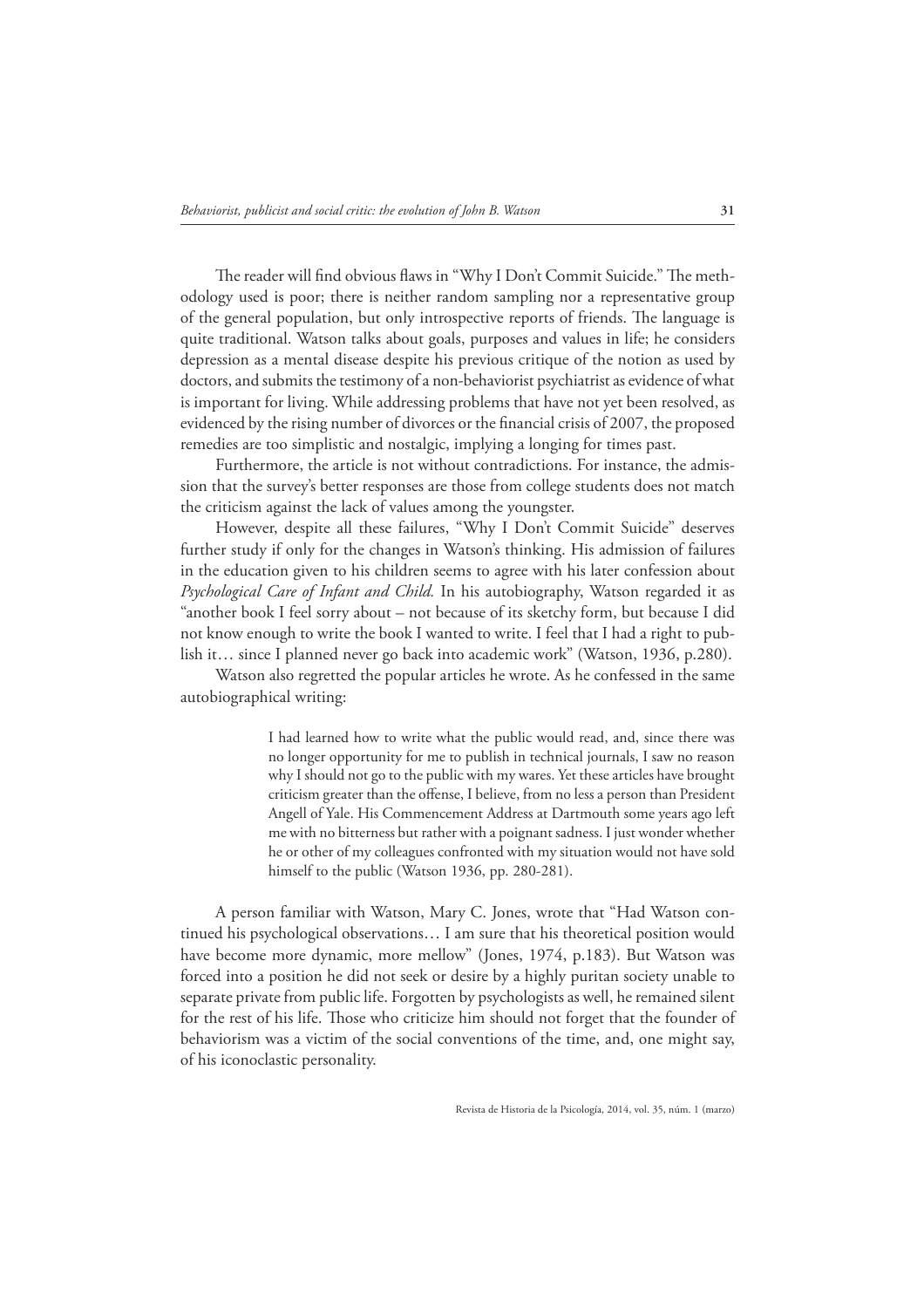# REFERENCES

- Bergman, G. (1956). Le contribution of John B. Watson. *Psychological Review*, *63*, 265-276.
- Bowen, C. (1932). "Rich men over 50 kill selves for lack of woman attention!" In John Broadus Watson Papers (Box 3), Archives and Manuscripts, Library of Congress, Washington, D.C.
- Brewer, C.L. (1991). Perspectives on John B. Watson. In G.A. Kimble, M. Wertheimer, & C. White (Eds.), *Portraits of pioneers in psychology* (pp.171-186). Washington, DC: American Psychological Association.
- Buckley, K. W. (1982). The selling of a psychologist: John Broadus Watson and the application of behavioral techniques to advertising. *Journal of the History of the Behavioral Sciences*, *18*, 207-221.
- Buckley, K.W. (1989*). Mechanical Man: John Broadus Watson and the beginnings of behaviorism*. New York: Guilford.
- Bühler, K. (1907). Tatsachen und Probleme zu einer Psychologie der Denkvorgänge. I Uber Gedanken*. Archive für die gesamte Psychologie*, 9, 297-305.
- Burnham, J.C. (1994). John B. Watson: Interviewee, Professional Figure, Symbol. In J. T. Todd & E. K. Morris (Eds.), *Modern perspectives on John B. Watson and classical behaviorism* (pp. 65-73). Westport, CT: Greenwood Press.
- Carpintero, H. (2004). Watson's behaviorism: A comparison of the two editions (1925 and 1930). *History of Psychology*, *7* (2), 183-202.
- Cohen, D. (1979). *J. B. Watson, the founder of behaviorism. A biography*. London: Routledge & Kegan Paul.
- Coon, D. J. (1994). "Not a Creature of Reason:" The alleged impact of Watsonian behaviorism on advertising in the1920s. In J. T. Todd & E. K. Morris (Eds.), *Modern perspectives on J. B. Watson and classical behaviorism* (pp. 37-63). Westport, CT: Greenwood Press.
- Dewsbury, D.A. (1994). John B. Watson: Profile of a comparative psychologist and proto-ethologist. In J. T. Todd & E. K. Morris (Eds.), *Modern perspectives on John B. Watson and classical behaviorism* (pp. 141-150). Westport, CT: Greenwood Press.
- Freud, S. (1901/ 1914). *The Psychopathology of everyday life*. New York: Macmillan.
- Gondra, J.M. (1985). Watson y el psicoanálisis (Watson and Psychoanalysis). *Revista de Psicología General y Aplicada*, *40*, 535-566.
- Goodwin, C.J. (2008). *A history of modern psychology*, 3rd ed. Hoboken, NJ: Wiley and Sons.
- Hamilton, G.V. & MacGowan, K. (1929). *What is wrong with marriage*. New York: Albert and Charles Boni.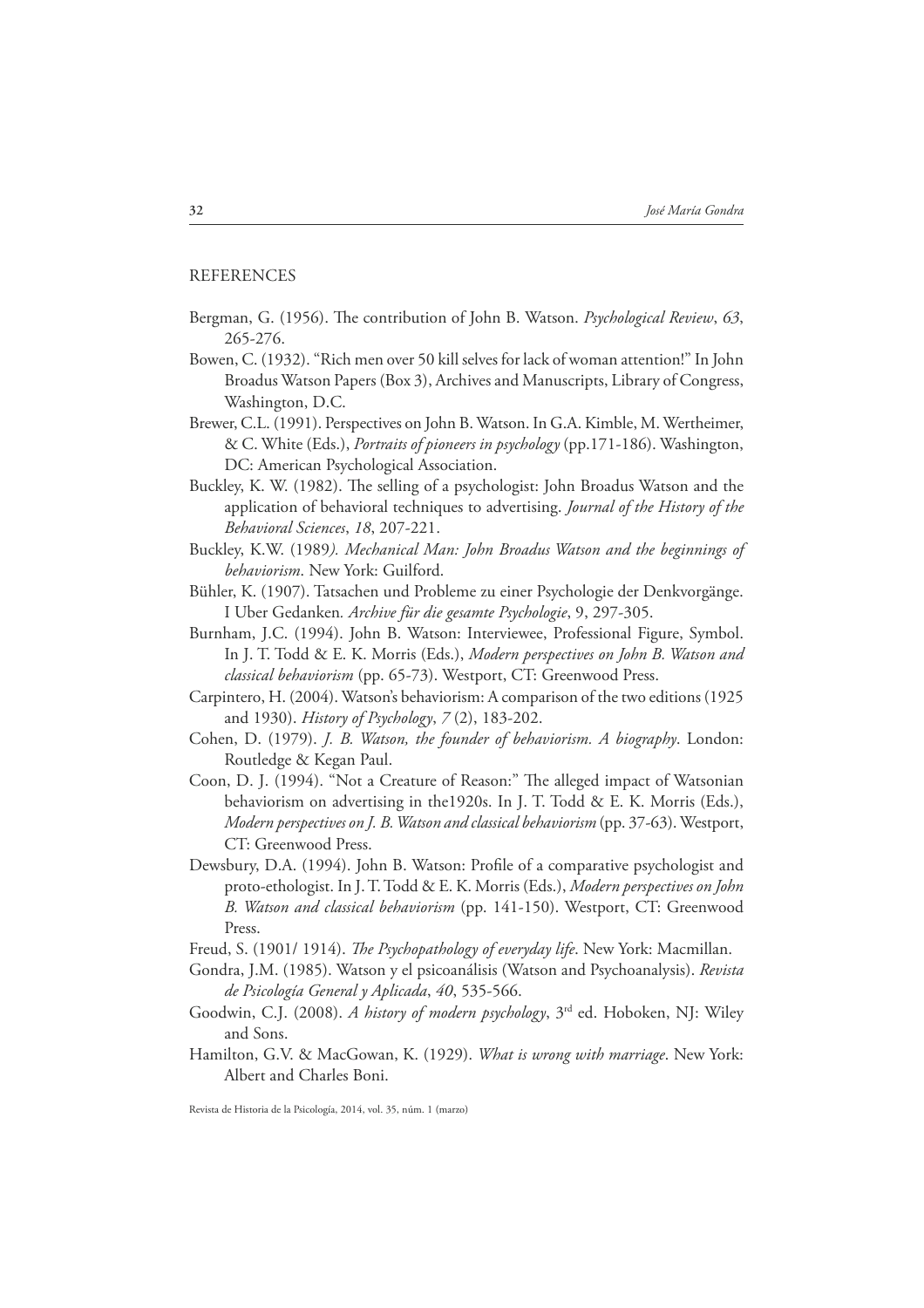Hannush, M.J. (1987). John B. Watson remembered: An interview with James B. Watson. *Journal of the History of the Behavioral Sciences*, *23*, 137-152.

Hartley, M. (1990). *Breaking the silence.* New York: Putnam's Sons.

- Jones, M.C. (1924). A laboratory study of fear: the case of Peter. *Pedagogical Seminary*, *31*, 308-315.
- Jones, M.C. (1975). A 1925 pioneer looks at behavior therapy. *Journal of Behavior !erapy and Experimental Psychiatry*, 6, 181-187.
- Kreshel, P.J. (1990). John B. Watson at J. Walter Thompson: the legitimation of "science" in advertising. *Journal of Advertising*, *19* (2), 49-59.
- Leys, R. (1984). Meyer, Watson and the dangers of behaviorism. *Journal of the History of the Behavioral Sciences*, *20,* 128-149.
- Link, H.C. (1932). *The new psychology of selling and advertising*. New York: MacMillan.
- Logue, A. (1994). Watson's behaviorist manifesto: Past positive and current negative consequences. En J. T. Todd & E. K. Morris (Eds.), *Modern perspectives on John B. Watson and classical behaviorism* (pp.109-130). Westport, CT: Greenwood.
- Loyola, I. (1548/2011). *The Spiritual Exercises of St. Ignatius.* Mineola, NY: Dover.
- Morawski, J.G. (1982). Assessing psychology's moral heritage through our neglected utopias. *American Psychologist*, 37 (10), 1082-1095.
- Muñoz, R.F., Beardslee, W.R., Leykin, Y. (2012). Major depression can be prevented. *American Psychologist*, *67* (4), 285-295.
- O'Donnell, J.M. (1985). *The origins of behaviorism: American psychology 1870-1920*. New York: New York University.
- Reese, H.W. (2001). Watson's social philosophy and activism. *Behavioral Developmental Bulletin*, *1*, 17-22.
- Rilling, M. (2000). John Watson's paradoxical struggle to explain Freud. *American Psychologist, 55,* 305-312.
- Samelson, F. (1981). Struggle for scientific authority: the reception of Watson's behaviorism. *Journal of the History of the Behaviorial Sciences, 17,* 399-424.
- Titchener, E.B. (1909*). Lectures on the Experimental Psychology of the Thought Processes.* New York: Macmillan.
- Watson, J.B. (1903). *Animal education: an experimental study on the psychical development of the white rat, correlated with the growth of its nervous system*. Chicago,Ill: University of Chicago Press.
- Watson, J.B. (1912). Content of a course in psychology for medical students. *Journal of the American Medical Association*, *58*, 916-918.
- Watson, J.B. (1913a). Psychology as the behaviorist views it. *Psychological Review*, *20*, 158-177.
- Watson, J.B. (1913b). Image and affection in behavior. *Journal of Philosophy*, 10, 421-428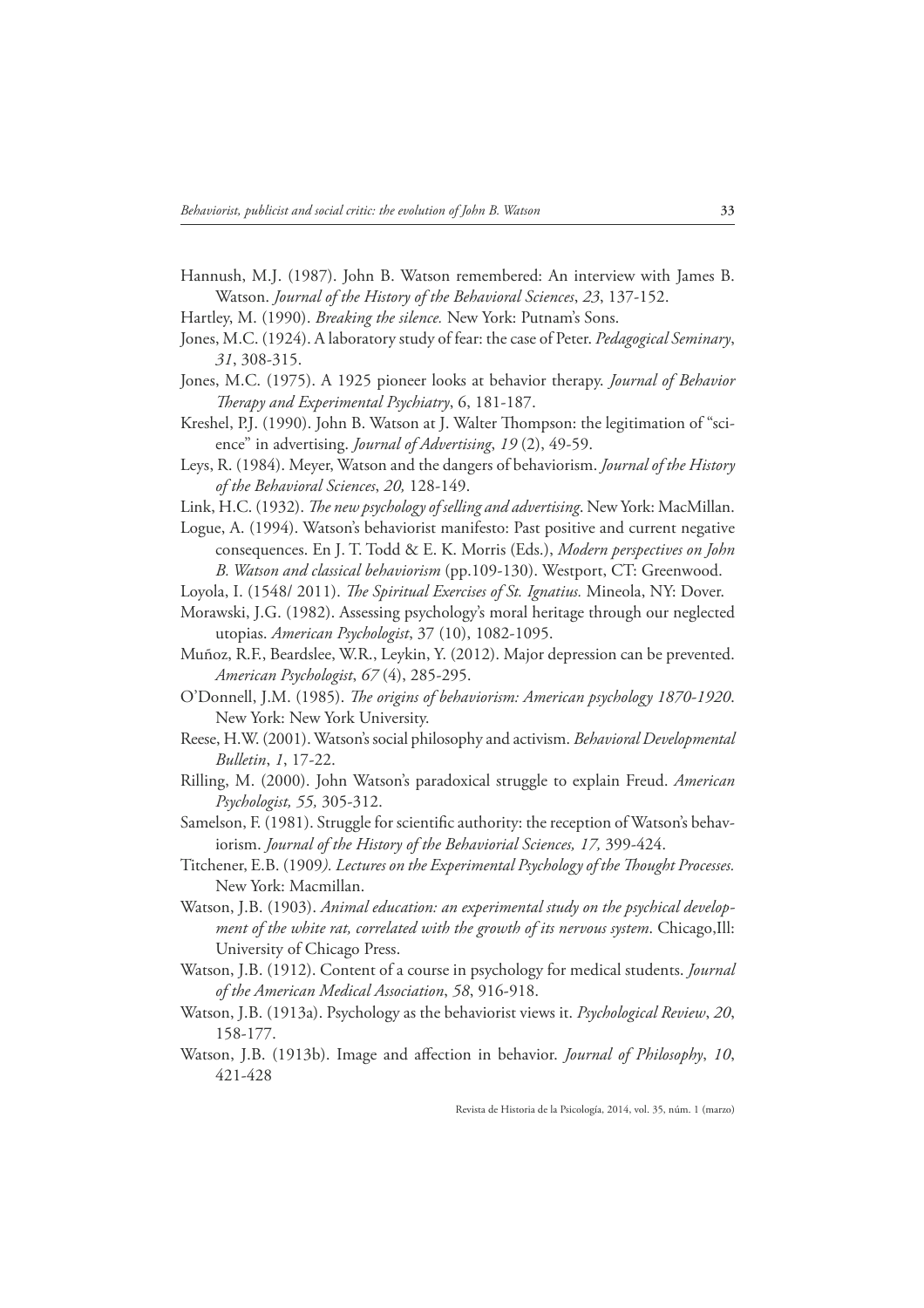- Watson, J.B. (1913, March, 12). Letter to Robert M. Yerkes. Yale University Library, Robert M. Yerkes Papers, Box 51.
- Watson, J.B. (1913, April 7). Letter to Robert M. Yerkes. Yale University Library, Robert M. Yerkes Papers, Box 51.
- Watson, J.B. (1914). *Behavior: An Introduction to Comparative Psychology*. New York: Holt.
- Watson, J.B. (1916a). The place of the conditioned reflex in psychology. *Psychological Review*, *23,* 89-147.
- Watson, J.B. (1916b). Behavior and the concept of mental disease. *Journal of Philosophy*  Psychology and Scientific methods, 13, 589-597.
- Watson, J.B. (1916c). The Psychology of wish fulfillment. *Scientific Monthly, 3*, 479-487.
- Watson, J.B. (1919). *Psychology from the standpoint of a behaviorist*. Philadelphia: Lippincott.
- Watson, J.B. (1921). Present economic conditions: Some practical lessons to be drawn. (An address given before the Associated Dress Industries of America). New York: J. Walter Thompson.
- Watson, J.B. (1922). What cigarettes are you smoking and why? *J. Walter Thompson News Bulletin*, n.88, 1-17.
- Watson, J.B. (1922, May 18). The possibilities and limitations of psychology in the office. (An address given before the National Association of Office and National conference). John B. Watson Papers (Box 1), Manuscript Division, Library of Congress, Washington, D.C.
- Watson, J.B. (1922, n.d.). Getting hold of the consumer. Address to the J. Walter Thomson Co. Typescript copy, John B . Watson Papers (Box 3), Manuscript Division, Library of Congress, Washington, D.C.
- Watson, J.B. (1924a). The unverbalized in human behavior. *Psychological Review*, 31, 273-280.
- Watson, J.B., (1924b). The place of kinaesthetic, visceral and laryngeal organization in thinking. *Psychological Review*, *31,* 339-347.
- Watson, J.B. (1925). *Behaviorism*. New York: Norton.
- Watson, J.B. (1927). The myth of the unconscious. *Harper's Monthly Magazine*, 156, 502-508.
- Watson, J.B. (1927, July 6). The weakness of women. *The Nation*, New York, vol. 125, #3235, 9-10.
- Watson, J.B. (1928). *The ways of behaviorism*. New York: Harper & Brothers.
- Watson, J.B. (1929). Introduction. In G. V. Hamilton & K. MacGowan, *What is wrong with marriage* (pp. xiii-xxi). New York: Albert & Charles Boni.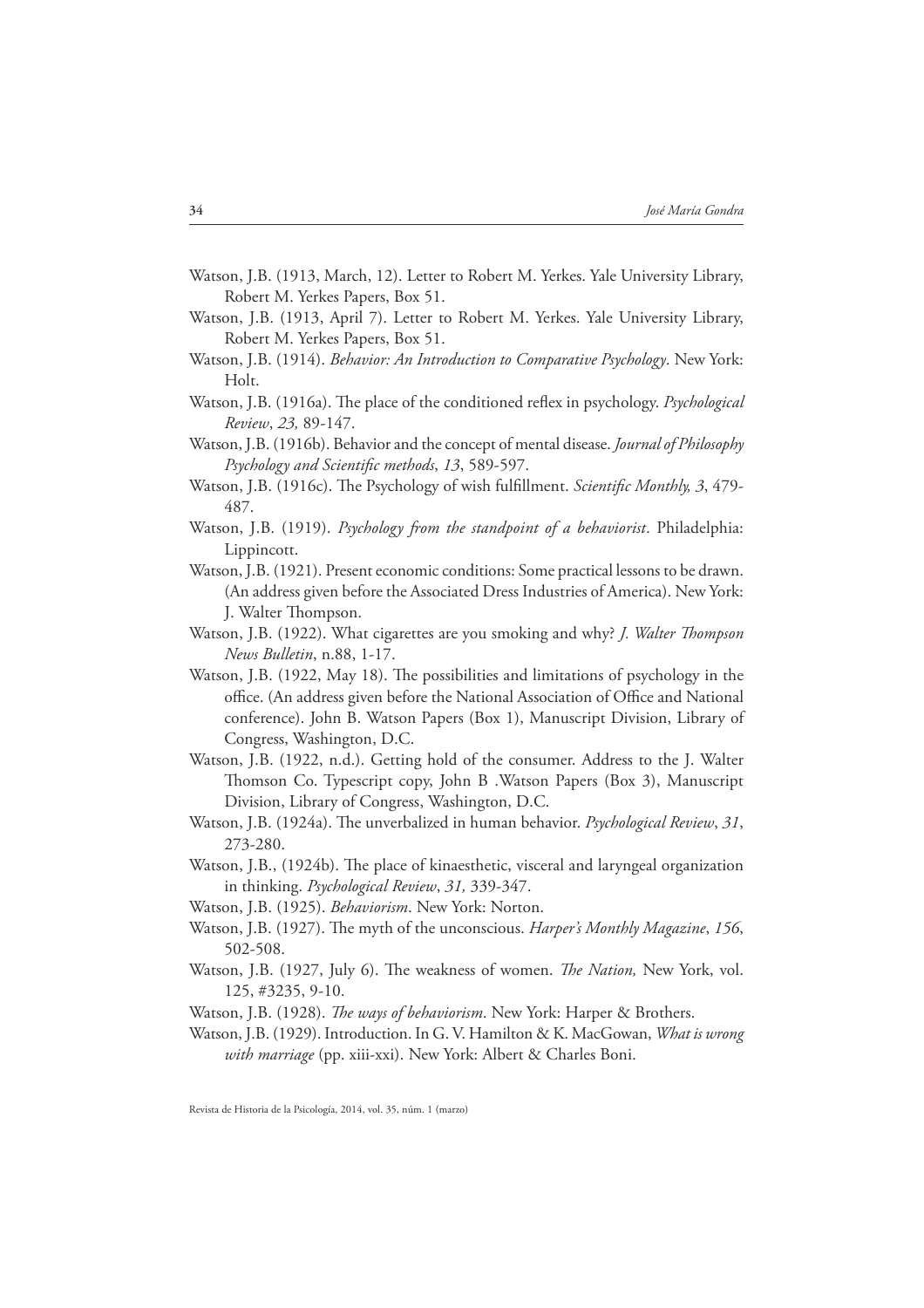- Watson, J.B. (1929, June). Men won't marry fifty years from now. *Hearst's International Cosmopolitan*, *86(6),* 71.104.106.
- Watson, J.B., (1929, June 29). Should a Child have more than one mother? A psychologist notion of a better ways to grow up. *Liberty Magazine*, 31-35.
- Watson, J.B. (1930a). *Behaviorism* (rev. ed.) New York: Norton.
- Watson, J.B. (1930b). After the family What? In V.F. Calverton and S. D. Schmalhausen (Eds.), *The new generation: The intimate problems of modern parents and children* (pp. 55-73). London: Allen and Unwin.
- Watson, J.B. (1932). Foreword. In H. C. Link, *The new psychology of selling and advertising* (vii-xii). New York: Macmillan.
- Watson, J.B. (1933, April 19). Psychology as a background to life. Radio talk, typescript copy. John Broadus Watson Papers (Box 1), Archives and Manuscripts, Library of Congress, Washington, D.C.
- Watson, J.B. (1936). John B. Watson. In C. Murchison (Ed.), *A history of psychology in autobiography* (vol.3, pp. 271-281). Worcester, MA: Clark University Press.
- Watson, J.B. (1950, May). A letter from John B. Watson. *Journal of Psychology Club, Furman University*, 2-3. John B .Watson Papers (Box 1), Manuscript Division, Library of Congress, Washington, D.C.
- Watson, J.B. (2014). Why I don't commit suicide. *Revista de Historia de la Psicología*, *35*(1), 37-46.
- Watson, J.B., & McDougall, W. (1928). *The battle of behaviorism: An exposition and exposure*. London: Kegan Paul.
- Watson, J.B., & Rayner, R. (1920). Conditioned emotional reactions. *Journal of Experimental Psychology*, *3*, 1-14.
- Watson, J.B. & Watson R.R. (1928). *Psychological care of the infant and child*. New York: Norton.
- Westermarck, E.A. (1901). *The history of human marriage*. London: Macmillan.
- Wundt, W.(1907). Ueber Ausfrageexperimente und über die Methoden zur Psychologie des Denkens. *Psychologische Studien, 3*, 301-360.

Artículo recibido: 13-02-14 Artículo aceptado: 24-02-14